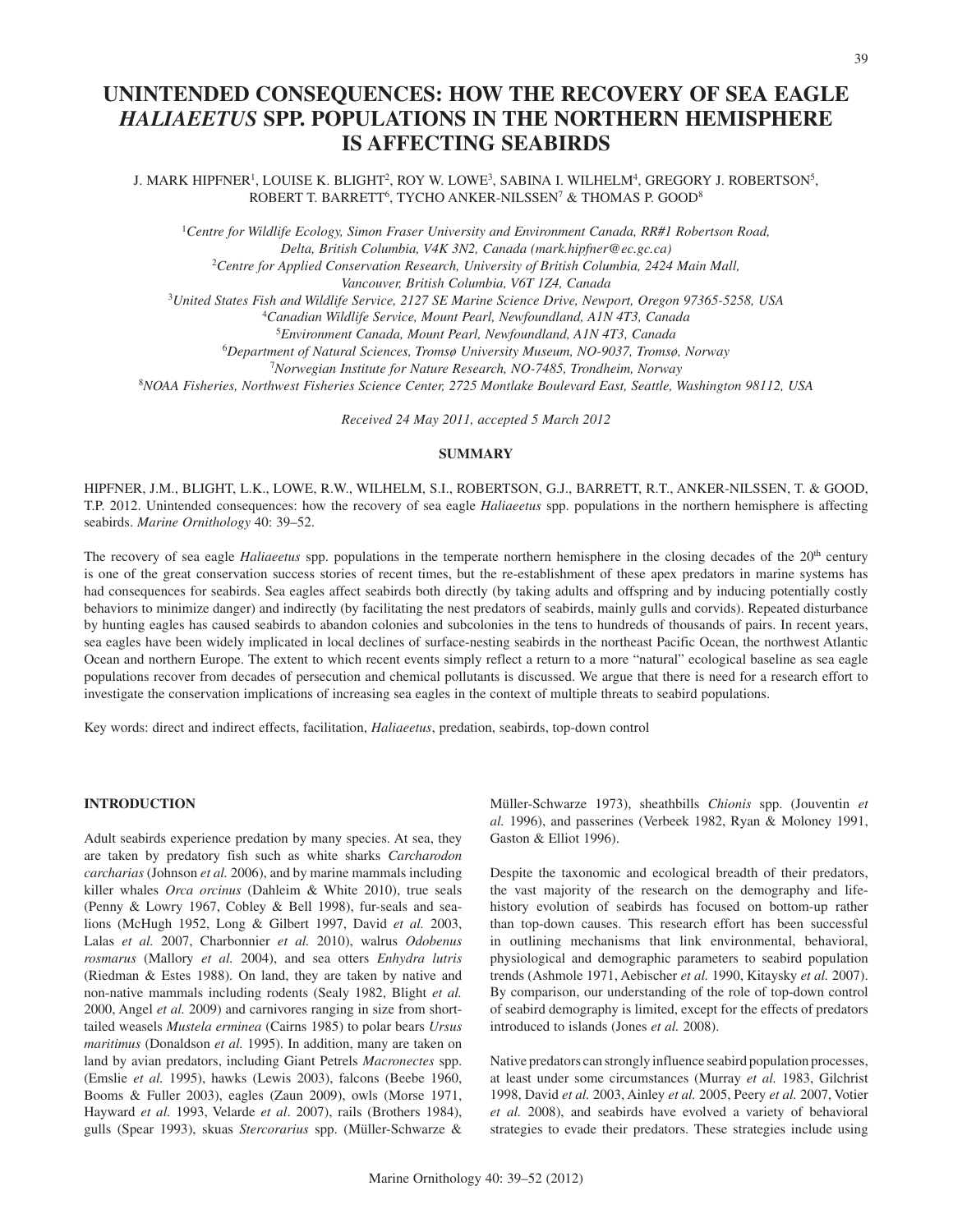subterranean burrows as nest sites and visiting the nest site under cover of darkness (Lack 1968, McNeil *et al.* 1993). In considering the effects of predators on prey populations generally, lethal (consumptive) rather than non-lethal (non-consumptive) effects have been the primary focus, at least until recently (Cresswell 2008, Peckarsky *et al.* 2008, Hammerschlag & Trussell 2011). Consequently, our understanding of the non-lethal effects of predators on seabirds is inadequate, although there are a few notable exceptions (e.g. Finney *et al.* 2003, Heithaus 2005, Ainley & Ballard 2012).

Following a long period during which populations were depressed by human persecution and latterly by pesticide poisoning, sea eagles *Haliaeetus* spp. in the temperate northern hemisphere have recovered strongly (Elliott & Harris 2002, Watts *et al.* 2007, Krüger *et al*. 2010, Elliot *et al*. 2011, Anderson *et al*. 2012), with substantial consequences for prey populations (e.g. Vennesland & Butler 2004), including seabirds (Parrish *et al*. 2001). Here, we review the variety of mechanisms by which sea eagles can affect seabird populations, including both direct and indirect effects, and discuss why it is important for wildlife managers and scientists to recognize and understand these effects.

## **SEA EAGLE POPULATION TRENDS**

Populations of Bald Eagles *H. leucocephalus* in North America and White-tailed Eagles *H. albicilla* in northern Europe declined precipitously through the first half of the  $20<sup>th</sup>$  century, as a result of direct persecution (e.g. bounty hunters in Alaska killed 128 000 Bald Eagles between 1917 and 1952; Zweifelhofer 2007), loss of habitat to agriculture (Willgohs 1961), and the effects of chemical pollutants, especially DDT and PCBs, on their reproduction (Wiemayer *et al.* 1993; Elliott & Harris 2002, Helander *et al.* 2008). The United States Fish and Wildlife Service listed the Bald Eagle as federally endangered in 1967 under the *Endangered Species Protection Act* of 1966, and later under the *Endangered Species Act* of 1973 (Watts *et al.* 2007). In Europe, the legal protection of White-tailed Eagles was a protracted affair initiated by Iceland in 1913 and finalized by Greece in 1973 (Love 1983). In what was probably the last safe stronghold in western Europe, Norway, they were protected beginning in 1968. Protection from direct persecution was granted by the 1950s (Zweifelhofer 2007), while the use of DDT was banned in the 1970s (Watts *et al*. 2007, Hailer *et al.* 2006).

Formal protection proved to be effective for the conservation of these apex predators. On Kodiak Island, Alaska, the number of active Bald Eagle eyries increased by a factor of 3.4 between 1963 and 2002 (Zweifelhofer 2007), while the number of adult eagles increased by a factor of 1.9 between 1967 and 1997 in southeast Alaska (Jacobson & Hodges 1999). In British Columbia, numbers of eagles on the Gulf Islands more than doubled between the early 1970s and late 1980s (Vermeer *et al.* 1989), while numbers in southern coastal areas of the mainland increased threefold between the late 1980s and early 2000s (Elliott *et al.* 2012). In western Washington State, United States, there was a 10% per annum rate of increase in Bald Eagle numbers, and very steep increases in the rates of nest occupancy and productivity between 1980 and 1998 (Watson *et al.* 2002), while counts of wintering eagles increased by a factor of 2.8 in the ~25 year period between 1978–1980 and 2003–2006 in Puget Sound (Bower 2009) and increased unevenly but strongly between 1973 and 1999 along the Skagit River (Dunwiddie & Kuntz 2001). The number of eagle eyries within a

25 km radius of the seabird colony at Tatoosh Island, on the outer Washington coast, increased from six to 27 between 1975 and 1999 (Parrish *et al.* 2001). In Oregon, Bald Eagle numbers increased from a near-historic low of 65 breeding pairs in 1978 to 496 pairs in 2007 (Isaacs & Anthony 2011); in coastal regions of Oregon, the number of breeding pairs increased from 15 to 100 during this period. Results from Breeding Bird Surveys and Christmas Bird Counts confirm these increasing trends (Environment Canada 2010, National Audubon Society 2010, Sauer *et al.* 2011; see Fig. 1 in Anderson *et al.* 2012).

Bald Eagles on the Atlantic coast of North America showed a similar pattern of recovery. In Chesapeake Bay, which supports a resident breeding group and is a site of convergence of post-breeding and subadult eagles from breeding aggregations in the southeastern and northeastern United States, numbers grew from 60 pairs in the early 1970s to 646 pairs in 2001, and reproductive rates returned to values recorded before the DDT era (Watts *et al.* 2007).

The rate of increase of Bald Eagles across much of the Pacific Northwest leveled off in the late 1990s, and the number of Bald Eagles has remained more or less stable since then (e.g. Crewe *et al*. 2011). However, Bald Eagle numbers in Oregon continue to grow, and Isaacs & Anthony (2011) estimate that the statewide population could increase two- or three-fold from the 496 pairs recorded in 2007 before carrying capacity is reached. Elliott *et al.* (2012) suggested that populations in western North America may now be approaching or at carrying capacity, limited by the overwinter survival of adult birds. Bald Eagle populations on the Atlantic coast of North America are also thought to be approaching carrying capacity (Watts *et al.* 2007).

The pattern of recovery of White-tailed Eagles across northern Europe was similar to that of Bald Eagles in North America. Norway remained the stronghold for White-tailed Eagles through the first half of the 20th century because the food supply was less contaminated there than in other parts of Europe (Helander *et al.* 1982). Yet, by the late 1950s, the eagles had been extirpated from former breeding sites along the coast from the Swedish border to Hordaland in western Norway, and by the late 1960s only 700–800 pairs remained (Folkestad 2003). This represented about 70% of the total population of central and northern Europe (Hailer *et al*. 2006). Mainly as a result of improved reproductive success (Helander *et al.* 2008), the number of eagles in Norway has since increased to ~3500 pairs, or up to one pair per 12–14 km of coastline (Folkestad 2003, www.birdlife. no). Currently, Norway supports ~50% of the White-tailed Eagles that reside in Europe, including northwestern Russia, and the species is thought to be at or approaching carrying capacity in Norway (Helander *et al*. 2003). Elsewhere in the Baltic Sea, White-tailed Eagle numbers increased from 40 to 250 pairs between 1974 and 2000 in southern and central Sweden, and from 10–15 to 116 pairs between 1965 and 2000 in Estonia (Helander *et al*. 2003).

Recolonizations and reintroductions into areas where White-tailed Eagles were extirpated have also been successful. Eagles naturally recolonized Schleswig-Holstein, in northern Germany, in 1947, and, from a single pair, numbers increased to nine pairs by the late 1950s, then remained stable until the 1980s. Mainly as a result of improved reproductive success, this group had grown to 57 territorial pairs by 2008, and emigrants recolonized Denmark in 1995 and the Netherlands in 2006 (Krüger *et al*. 2010). The reintroduction of White-tailed Eagle fledglings from Norway to western Scotland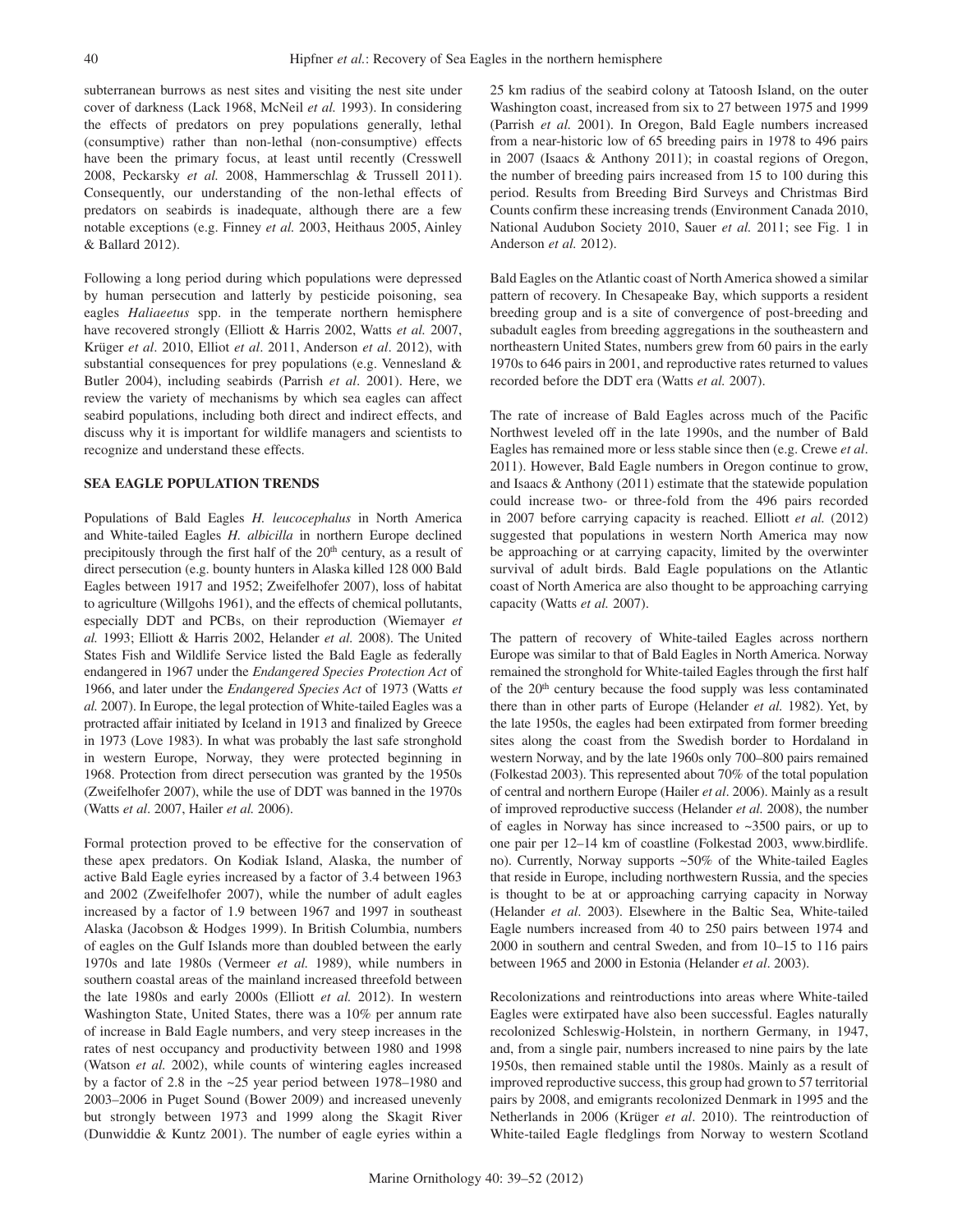in 1975–1985 and 1993–1998 created a breeding aggregation that increased by 9.7% per year between 1997 and 2007, to a total of 42 territorial pairs (Evans *et al.* 2009). All of these small groups are expected to continue to increase.

# **DIRECT AND INDIRECT EFFECTS OF SEA EAGLES ON SEABIRDS**

There are three primary mechanisms by which sea eagles impact seabirds and seabird numbers. Two are direct effects, involving only eagles and a seabird species, with no intermediaries: (1) eagles reduce seabird numbers by killing adults, and/or reduce seabird breeding success by taking eggs and nestlings (Hayward *et al.* 1977, DeGange & Nelson 1982); and (2) eagles force individual seabirds to behave in a manner that reduces each seabird's risk of being killed, but such behavior imposes some cost, which may be subtle (Harfenist & Ydenberg 1995, Addison *et al.* 2007). The third is an indirect effect: (3) eagles reduce seabird productivity by forcing incubating and brooding birds to temporarily abandon their nest sites, facilitating the removal of seabird eggs and/or nestlings by other predators, usually gulls and/or corvids (Parrish *et al.* 1996, Galusha & Hayward 2002). Other activities of eagles that could affect seabirds, such as kleptoparasitism (Watson 2002) and interference competition (Ellis & Nelson 2010) are reported only very rarely and will not be considered here.

## **Direct effects: I. Predation on adults and offspring**

Seabirds often figure prominently in sea eagle diets. These eagles take adults, juveniles, nestlings and even the eggs of seabirds (Thompson 1989, Utekhina *et al.* 2000, Barrett 2008, Hayward *et al.* 2010). They take adults on the surface of the ocean (Sherrod *et al.* 1976, Buchanan & Watson 2010), in the air (Sherrod *et al.* 1976, Vermeer *et al.* 1989) and on the ground—in the open (Hayward *et al.* 1977), under forest canopy (Kaiser 1989), and possibly from nesting burrows (DeGange & Nelson 1982). Eagles have been reported to group together to hunt seabirds (Sherrod *et al.* 1976, Buchanan & Watson 2010), and to kleptoparasitize other eagles (Campbell 1969, Hayward *et al.* 2010) and gulls, the latter more frequently in marine than freshwater habitats (Watson 2002). Both immature (or "subadult") and adult eagles prey on seabirds, apparently with about equal success (Hayward *et al.* 2010). Bald Eagles (Todd *et al.* 1982, Knight *et al.* 1990, Stocek 1990; but see Watson 2002) and Steller's Sea Eagles *H. pelagicus* (Utekhina *et al.* 2000) both tend to include more birds in their diets at coastal sites than at inland sites in the same region.

Sea eagles co-occur widely with colonial seabirds. Kaiser (1989) reported a statistically significant tendency for Bald Eagles to breed on islands that support seabird colonies in the Haida Gwaii archipelago, off the northern coast of British Columbia. Eagle eyries were present on 72% of 67 seabird colony islands (mean of 3.5 eyries per island), whereas only 18% of islands lacking a seabird colony had eagle eyries. Both breeding and nonbreeding eagles move daily into colonies of nocturnal seabirds in order to catch adults when they return to their nesting burrows at dusk (DeGange & Nelson 1982, Kaiser 1989) and into colonies of diurnal seabirds to take eggs, chicks and adults (Verbeek 1982, Vermeer & Devito 1989). In the Sea of Okhotsk, nonbreeding Steller's Sea Eagles fly to seabird colonies to hunt only until the sea ice clears and they are able to catch fish (Utekhina *et al.* 2000). Sea eagles take both seabirds and waterbirds in winter (Watson *et al.* 1992, Utekhina 2000). In the northeast Pacific, these prey become especially important to Bald Eagles late in the winter, after spawning runs of chum salmon *Oncorhynchus keta* are completed (Watson *et al.* 1991, Elliott *et al.* 2012).

# *Bald Eagle diets: western North America*

Temporally and spatially comprehensive information on sea eagle diets is available only for Bald Eagles on the west coast of North America (Table 1). At least 39 seabird species have been reported as prey of Bald Eagles in western North America, including nine species of Procellariiforme, four Pelecaniformes, and 25 Charadriiformes (Table 1; see also Appendix 1, available on the Web site). All accounts in Table 1 are of seabirds taken dead or alive by Bald Eagles during the seabirds' breeding season, with the exception of southern hemisphere Procellariiformes, which are taken as migrants in the austral winter. Techniques used to derive the values in Table 1, especially studies based on remains of prey found in and around nests, tend to overestimate the contribution of birds and underestimate the contribution of fish (Mersmann *et al.* 1992), and they do not distinguish between scavenged and depredated items.

The proportion of Bald Eagle diets composed of seabirds, and the diversity of seabird prey species, is highest in the Aleutian Islands, Alaska (Table 1). There, the Northern Fulmar *Fulmarus glacialis* is the seabird most often included in eagle diets, whereas gulls *Larus* spp. and Common Murres *Uria aalge* become more important from the Gulf of Alaska south to California (where very few fulmars breed). Waterbirds such as loons, grebes and sea ducks are also taken (Knight *et al.* 1990), but while these species use marine habitats during their annual cycle they are not considered true seabirds.

### *Bald Eagle diets: eastern North America*

In Newfoundland, Black-legged Kittiwakes *Rissa tridactyla*, Herring Gulls *L. argentatus* and Common Murres have been reported in Bald Eagle diets (Dominguez *et al.* 2003); in Nova Scotia and New Brunswick, Double-crested Cormorants *Phalacrocorax auritus*, Herring Gulls and Great Black-backed Gulls *L. marinus* have been reported (Cash *et al.* 1985, Stocek 1990); and, in Maine, Great Cormorants *P. carbo*, Double-crested Cormorants, Ring-billed Gulls *L. delawarensis*, Herring Gulls, and Great Black-backed Gulls have been reported (Todd *et al.* 1982).

#### *White-tailed Eagle diets*

The diet of the White-tailed Eagle has not been as well studied. In Norway, remains found in and under eagle nests between 1956 and 1980 (Willgohs 1984) consisted of 2138 items, of which 56% were birds, 36% fish and 7% mammals. The bird remains included 355 Common Eiders *Somateria mollissima* (29%), 114 European Shags *P. aristotelis* (9%), 104 Common Murres (9%), 55 Atlantic Puffins *Fratercula arctica* (5%), 41 Black Guillemots *Cepphus grylle* (3%), 38 Razorbills *Alca torda* or Common Murres (3%), and 30 Herring Gulls (2%). The bird component was probably overestimated, however (Mersmann *et al.* 1992). In Greenland, a study that used remote-controlled cameras positioned at six nests over four years (1976–1979) found seabirds in the diets of only the two White-tailed Eagle pairs that bred on large fjords; included among 137 items identified at these nests were 6 Black-legged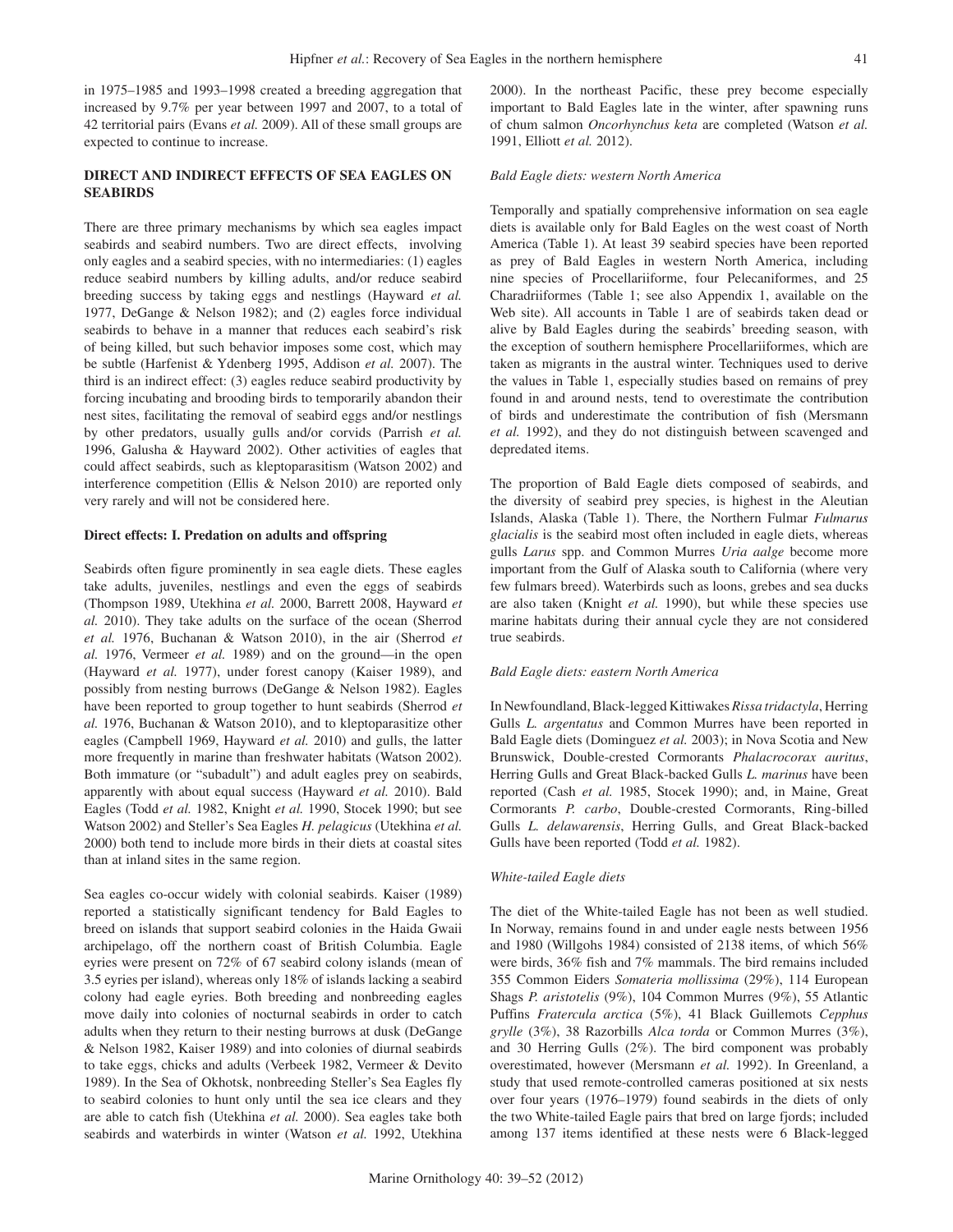Kittiwakes (4%), 4 Glaucous Gulls *L. hyperboreus* (3%), 1 Black Guillemot (<1%), and 2 unidentified *Larus* gulls (1%). The camera study estimated that fish made up 87% of diet items at all six nests (Willie & Kampp 1983), much higher than the 34% estimated in a previous study based on remains found at nests (Kampp & Willie 1979). Likewise, a video survey at two Norwegian nests over two years showed that fish up to 50 g in mass were the major prey (Staven 1994). Recently, White-tailed Eagles have been observed

| State (US)<br>or province<br>(Canada) | Location(s)                | Year $(s)$             | Type $(s)$ of<br>assessment                        | % of items<br>identified<br>containing<br>seabirds | Main seabird<br>prey species<br>(total number<br>of species) | Reference                                   |
|---------------------------------------|----------------------------|------------------------|----------------------------------------------------|----------------------------------------------------|--------------------------------------------------------------|---------------------------------------------|
| Alaska                                | Aleutian Is.               | 1936–37                | Remains at nests<br>and in pellets                 | $>50\%$                                            | Northern Fulmar (16)                                         | Murie 1940                                  |
|                                       | Adak I. (Aleutians)        |                        | 1993–94 Remains at nests                           | $1 - 10%$                                          | Northern Fulmar (17)                                         | Anthony et al. 1999                         |
|                                       | Tanaga I. (Aleutians)      |                        | 1993–94 Remains at nests                           | $10 - 25%$                                         | Northern Fulmar (14)                                         | Anthony et al. 1999                         |
|                                       | Amchitka I.<br>(Aleutians) | 2000-02                | 1993–94; Remains at nests                          | $>50\%$                                            | Glaucous-winged Gull,<br>Northern Fulmar (14+)               | Anthony et al. 1999;<br>Anthony et al. 2008 |
|                                       | Amchitka I.<br>(Aleutians) |                        | 1969–73 Remains at nests                           | 25-50%                                             | Northern Fulmar $(15+)$                                      | Sherrod et al. 1975                         |
|                                       | Kiska I. (Aleutians)       |                        | 1993–94 Remains at nests                           | $>50\%$                                            | Northern Fulmar,<br>Glaucous-winged<br>Gull $(14+)$          | Anthony et al. 1999                         |
|                                       | Kodiak I.                  | 1963,<br>1967,<br>1968 | Remains at nests                                   | 25-50%                                             | Glaucous-winged<br>Gull $(5)$                                | Grubb &<br>Hensel 1978                      |
|                                       | Port Houghton              | 1971                   | Direct observation                                 | $<1\%$                                             | Gull sp. $(1+)$                                              | Ofelt 1975                                  |
|                                       | Petrel I.                  | 1977                   | Pellets at perches                                 | $>50\%$                                            | Cassin's Auklet (6)                                          | DeGange &<br>Nelson 1982                    |
| British Columbia                      | <b>Barkley Sound</b>       | 1988                   | Remains at nests                                   | 25-50%                                             | Glaucous-winged Gull<br>and cormorant sp. $(2+)$             | Vermeer &<br>Morgan 1989                    |
|                                       | Crofton                    | 1996                   | Direct observation                                 | $1 - 10%$                                          | Pigeon Guillemot (1)                                         | Elliott et al. 2005                         |
|                                       | Gulf Is.                   | 1988                   | Remains at nests                                   | 25-50%                                             | Glaucous-winged Gull                                         | Vermeer et al. 1989                         |
| Washington                            | San Juan I.                |                        | 1962–63 Direct observation<br>and remains at nests | $1 - 10%$                                          | Gull sp. and Common<br>Murre $(2)$                           | Retfalvi 1970                               |
|                                       | San Juan I.                |                        | 1980–81 Remains at nests<br>and perches            | $10 - 25%$                                         | Common Murre (9)                                             | Knight et al. 1990                          |
|                                       | Olympic Peninsula          | 1980–81                | Remains at nests<br>and perches                    | $25 - 50\%$                                        | Common Murre (10)                                            | Knight et al. 1990                          |
|                                       | <b>Puget Sound</b>         |                        | 1980–81 Remains at nests<br>and perches            | $10 - 25%$                                         | Common Murre (5)                                             | Knight et al. 1990                          |
|                                       | <b>Puget Sound</b>         | 1986–97                | Remains at nest                                    | $10 - 25%$                                         | Gull sp. $(4)$                                               | Watson 2002                                 |
|                                       | Protection I.              | 1996-02                | Direct observation<br>and remains at nest          | $>\!\!50\%$                                        | Rhinoceros Auklet,<br>Glaucous-winged Gull (5)               | Hayward et al. 2010                         |
| Oregon                                | Columbia River<br>Estuary  |                        | 1984-86 Remains at nests                           | $1 - 10%$                                          | Cormorant &<br>gull spp. $(3+)$                              | Watson et al. 1991                          |
| California                            | Channel Is.                |                        | 1991-98 Direct observation<br>and remains at nests | $1 - 10%$                                          | Western Gull (9)                                             | Sharpe &<br>Garcelon 1999                   |
|                                       | Channel Is.                |                        | Pre-1950 Remains at<br>historical nest             | $1 - 10\%$                                         | Rhinoceros Auklet (25)                                       | Erlandson et al. 2007                       |

**TABLE 1**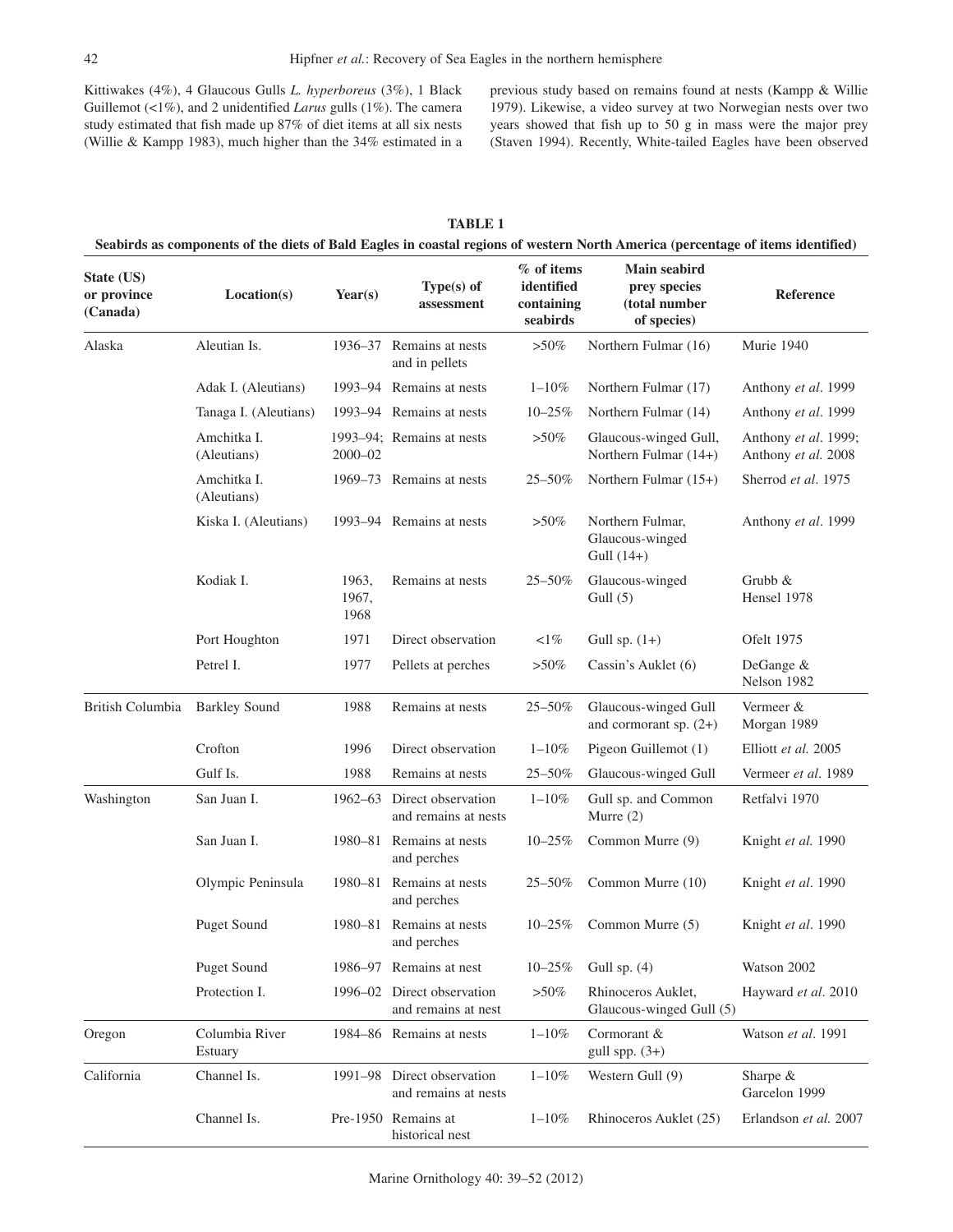to prey on Northern Gannets *Morus bassanus*, Greylag Geese *Anser anser* (especially young and flightless, moulting adults) and Common Eiders in central and northern Norway (Barrett 2008, T. Anker-Nilssen pers. obs., A. Follestad pers. comm.).

Seabirds are important prey for White-tailed Eagles reintroduced into western Scotland as well (Watson *et al.* 1992). Of 854 items identified in pellets and remains at nests and roosts, 123 (14%) were seabirds: 45 Northern Fulmars (5%), 18 European Shags (2%), 1 Northern Gannet (<1%), 40 Common Gulls *L. canus* (5%), and 19 Common Murres (2%). Interestingly, eagle diets in winter and summer were quite similar.

# *Steller's Sea Eagle diets*

Utekhina *et al.* (2000) quantified the diets of Steller's Sea Eagles on seabird colonies in the Sea of Okhotsk, based on remains found at nests and on direct observations. Seabirds formed the bulk of the diet (91% of 178 items) of adult and nestlings, with prey species including Pelagic Cormorants *P. pelagicus*, Black-legged Kittiwakes, Slaty-backed Gulls *L. schistasagus*, Common and Thick-billed *U. lomvia* murres, Spectacled Guillemots *C. carbo*, Ancient Murrelets *Synthliboramphus antiquus*, Crested *Aethia cristatella* and Parakeet *A. psittacula* auklets, and Tufted *F. cirrhata* and Horned *F. corniculata* puffins. Anecdotal evidence suggested that the eagles preferred to feed on murres and kittiwakes over Slaty-backed Gulls.

## **Direct effects: II. Alteration of seabird behavior**

The presence of sea eagles, or even the possibility that eagles *might* be present, can create the perception of danger for seabirds. The immediate behavioral responses of prey to real or perceived danger from predators can be either subtle or overt (Hammerschlag & Trussell 2011), and seabirds exhibit both types of responses. We first report on routine behaviors that breeding seabirds employ to reduce the day-to-day risk from sea eagles; we then consider evidence for broader effects of eagles on seabird behavior, especially their distributional patterns.

#### *Time devoted to vigilance*

The most obvious way in which prey respond to danger from predators is by becoming more vigilant. At Seabird Rocks, British Columbia, the number of Bald Eagles active on the Glaucouswinged Gull *L. glaucescens* colony reaches a peak when the gulls' eggs begin to hatch and developed embryos and nestlings become available as prey. White *et al.* (2006) showed that there was a 54% increase in the amount of time that gulls devoted to vigilance as the number of eagles increased, and gulls flushed from nests with increasing frequency, peaking at up to 6 times per hour. These behaviors left them less time to devote to other activities, such as foraging, and probably increased their energy expenditure.

## *Frequency and timing of colony visits*

Many alcids, including both diurnal and nocturnal species, regularly engage in colony fly-by behavior, or "wheeling": individuals or small groups repeatedly approach the colony from the sea, but wheel away from the colony a number of times before eventually landing (Gaston & Jones 1998). The function of the behavior is not known. At Triangle Island, British Columbia, Addison *et al.* (2007) showed that Tufted Puffins modified their fly-by behavior to minimize the risk posed by Bald Eagles. First, puffins synchronized their approaches towards the colony when eagles were present, and they synchronized their landings when eagles were absent. Second, puffins reduced their overall activity levels when eagles were present. And third, puffins switched to lower-risk activities, especially departing rather than approaching the colony, when eagles were present. In years when Bald Eagles regularly flew over and landed on the Tufted Puffin slope (Hipfner *et al.* 2011), the puffins spent much less time standing outside their burrows, almost always entered their burrows immediately after landing, and flew off to sea immediately after exiting their burrows (K. Morrison & J.M. Hipfner, pers. obs.).

Parents are sensitive to the risk of predation when they deliver food to offspring at the nest and balance the fitness benefits of continuing to provision their offspring against the risk that they themselves will be killed. At Pine Island, British Columbia, Harfenist & Ydenberg (1995) showed that Rhinoceros Auklets *Cerorhinca monocerata* breeding in areas of the colony where they were more susceptible to capture by Bald Eagles stopped provisioning their offspring several days earlier than individuals breeding in parts of the colony where they were less vulnerable to eagles. As a result, auklet nestlings in high-risk areas fledged several days earlier, despite similar hatching dates and growth rates between the two habitat types.

## *Foraging behavior*

The risk of predation can also be a factor in the small-scale choice of foraging habitat. Marbled Murrelets *Brachyramphus marmoratus* routinely move farther from shore and out of sheltered inlets to feed at night (Whitworth *et al.* 2000, McFarlane-Tranquilla *et al.* 2005), and Haynes *et al.* (2010) suggested that they do this in order to reduce their exposure to nocturnally feeding Bald Eagles and Greathorned Owls *Bubo virginianus*. The same suggestion was made by Lewis *et al.* (2005) to explain nightly movements to offshore habitats in two species of scoters *Melanitta* spp. Similarly, Common Eiders moved out of areas of a Norwegian fjord where White-tailed Eagles were present on the shore, with eider numbers dropping by a factor of 30 (Hanssen *et al.* 2007).

#### *Distribution at small, medium and large scales*

Breeding is potentially dangerous for seabirds because it draws them onto land, where they are vulnerable to a broader suite of predators than they are while exclusively at sea. One behavioral mechanism that seabirds can employ to reduce the risk of predation is to choose a breeding site that affords safety from predators.

Barrett *et al*. (2006) showed that Common Murres that breed in protected sites in large cracks or stone screes are much more productive than those on exposed cliff ledges at colonies in Norway (Røst, Bleiksøya, Hjelmsøya) where White-tailed Eagle numbers are increasing. Likewise, Common Murres breeding on Tatoosh Island can seek refuge from Bald Eagles by nesting in crevices or under salmonberry, rather than in open cliff-top sites (Parrish  $\&$ Paine 1996). And the murres in cliff-top sites respond more strongly to the appearance of eagles, and flush more frequently, than those in the better-protected sites (Parrish 1995). Common Murres breeding on Great Island, off eastern Newfoundland, abandoned subcolonies on flat areas at the top of cliffs between 2004 and 2010, a period during which Bald Eagles numbers increased dramatically (S.I. Wilhelm and G.J. Robertson, unpubl. data), and now breed only on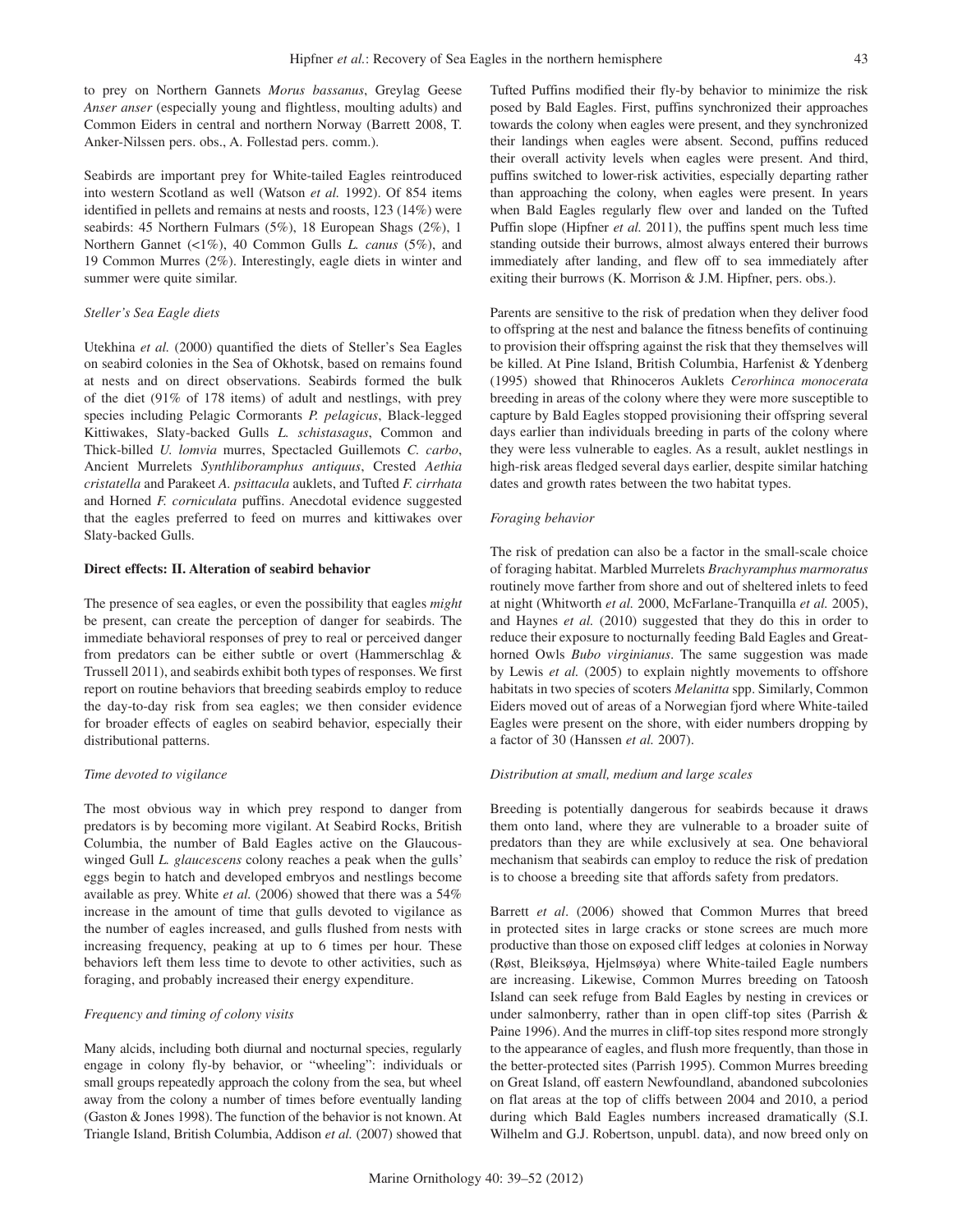wide ledges in the middle of large cliffs where they are inaccessible to eagles. And Kildaw *et al.* (2005) noted that, during the period of rapid growth in the Bald Eagle population on Kodiak Island, Blacklegged Kittiwakes actively shifted from tall cliffs to short cliffs for nesting, because Bald Eagles and other aerial predators hunted more effectively from taller cliffs where strong updrafts enabled them to attain higher speeds (Kildaw *et al.* 2008).

Unlike Common Murres, Glaucous-winged Gulls may prefer to nest in the open so they can see approaching predators such as Bald Eagles (Hayward *et al.* 1977) and river otters *Lontra canadensis* (Verbeek & Morgan 1978). At Protection Island, Washington, Bald Eagles took eggs more frequently from gull nests located in tall grass habitat than from those in sparse vegetation (Hayward *et al.* 2010). However, the consequences of the choice of habitat can vary from site to site. Among Western Gulls *L. occidentalis*, Glaucous-winged Gulls, and their hybrids, the productivity of nests located in areas of dense beachgrass or reeds was much greater than that of nests located in open sand areas in 1995 (0.14 vs. 0.01 fledglings) and 1996 (0.60 vs. 0.16) in Gray's Harbor, Washington, where Bald Eagles were active. On Tatoosh Island, where eagle disturbance was not a factor for these gulls, the productivity of gull nests was similar in dense beachgrass habitat and open rocky areas in both 1996 (0.92 vs. 1.42 fledglings) and 1997 (1.37 vs. 1.43) (Good *et al.* 2000, Good 2002).

Pelagic Cormorants can reduce their vulnerability to sea eagles by nesting in caves, as most do in Haida Gwaii (Harfenist *et al.* 2003), and under urban bridges, as increasing numbers have since 2000 in Vancouver, BC (Chatwin *et al.* 2002, L.K. Blight unpubl. data). Blacklegged Kittiwakes breeding on Røst also benefit by nesting on manmade structures (Anker-Nilssen & Aarvak 2009, and unpubl. data). Over a 13-year period, kittiwakes averaged 0.79 fledglings per nest at colonies located on both cliffs and buildings. White-tailed Eagle numbers increased by a factor of five in the 11 years that followed, and during this latter period the kittiwakes that bred on buildings (eagle-free sites) fared almost twice as well (0.62 fledglings) as those that bred on cliffs (0.36) frequented daily by several tens of eagles during the chick period. There had been a strong correlation between breeding success and an index of local food supplies (0-group herring *Clupea harengus*); this correlation no longer held after the influx of eagles at the main colony, but was maintained throughout the entire study period at the colony on buildings.

Nesting in association with protective species is another common anti-predator strategy in birds (Quinn & Ueta 2008). At Triangle Island, large aggregations of Common Murres and Pelagic Cormorants were protected from Bald Eagles by the territorial behavior of a pair of Peregrine Falcons *Falco peregrinus* (Hipfner *et al.* 2011). After the falcons disappeared, the single large aggregation of murres decreased in size and several new subcolonies formed nearby, the largest in atypical habitat, a grass-covered slope, riddled with Tufted Puffin burrows, immediately above a second falcon eyrie. In some situations, seabirds can even gain protection from eagles by nesting with eagles. A Bald Eagle eyrie has been active on Gull Island, Newfoundland, since at least 1999. The resident eagles regularly flush seabirds, and researchers often find Common Murre carcasses under the eyrie (Robertson *et al.* 2004). However, transient eagles do not loaf at the top of murre breeding ledges on Gull Island, as they do on neighboring islands; it appears that in defending their territory from non-resident eagles the resident pair also provides protection to murres (Stalmaster 1987). Great Blue Herons *Ardea herodias* also benefit from this sort of nesting association, in which resident eagles, although they do take herons, ultimately provide important protection by keeping the more numerous transient eagles away from the heronry (Kenyon *et al.* 2007). Eagles might also indirectly protect some seabirds by reducing or displacing large predatory gulls.

At medium scale, behavioral responses to sea eagles could cause seabirds to redistribute themselves among the islands within an archipelago. Common Murre numbers in the Scott Islands, British Columbia, declined by about 25% between 1989 and 2003, and the whole population aggregated to breed only on Puffin Rock, Triangle Island (Hipfner 2005), where, at some point during the intervening 14 years, a new Peregrine Falcon eyrie was established. It was around this eyrie that murres aggregated. In a similar fashion, the number of Common Murres and Pelagic Cormorants breeding at Tatoosh Island, Washington, increased through the 1980s in step with falcon numbers (Paine *et al*. 1990).

Finally, predation risk can be an important factor determining seabird community composition, i.e. distribution at large scales (e.g. Cairns *et al.* 2007). We speculate that British Columbia's very high density of nesting Bald Eagles (Kaiser 1989) could help to explain why its seabird fauna is heavily dominated in numbers and biomass by species that visit colonies at night and use fully enclosed nests (Rodway 1991), two adaptations that reduce predation risk (Lack 1968, McNeil *et al.* 1993). Gaston (2004) proposed that the high density of Bald Eagles could explain why the diurnal, surface-nesting murres are virtually absent as breeders along this coast. The province's small murre colonies of sizes up to several hundred pairs (such as that at the Kerouard Islands, in Haida Gwaii) tend to be ephemeral (Carter 2004, Carter *et al.* 2006), and suitable habitat occupied by Common Murres either for breeding or loafing while Bald Eagle numbers were low (e.g. cliff habitat at Sartine Island in the Scott Islands; flat, lowlying islands along the west coast of Vancouver Island) is currently unoccupied (Hipfner 2005). Even at Triangle Island, which supports British Columbia's largest murre colony of several thousand pairs, murres are extremely vulnerable to Bald Eagles (Hipfner *et al.* 2011). The effects of sea eagles on seabird community composition might be an interesting avenue of research to pursue.

# **Indirect effects: Facilitation of predation on seabird eggs and nestlings**

When sea eagles hunt colonial seabirds, or merely fly over or past a seabird breeding colony, they often cause incubating and brooding birds to panic and flush *en masse* from nesting areas (Verbeek 1982, Galusha & Haywood 2002; White *et al.* 2006). Thousands of individuals can be flushed during a single event, and this can occur repeatedly. Seabirds that nest in the open are most likely to flush (Parrish & Paine 1995, Good *et al.* 2000), but even crevice-nesting species that would appear to be safe from eagles occasionally do as well (Hayward *et al.* 2010). The temporary abandonment of nests enables other avian predators to steal the seabirds' unattended eggs and nestlings (Verbeek 1982, Parrish 1995, Good 2002). In addition, in their panicked departures, birds may dislodge their own eggs, either breaking them or removing them from the nest so that incubation is terminated (Parrish 1995).

In western North America, at seabird colonies from central Oregon to Alaska, the list of seabird species reported to have been affected when Bald Eagles facilitate nest predators includes cormorants (Doublecrested, Pelagic, and Brandt's *P. penicillatus*), Western and Glaucous-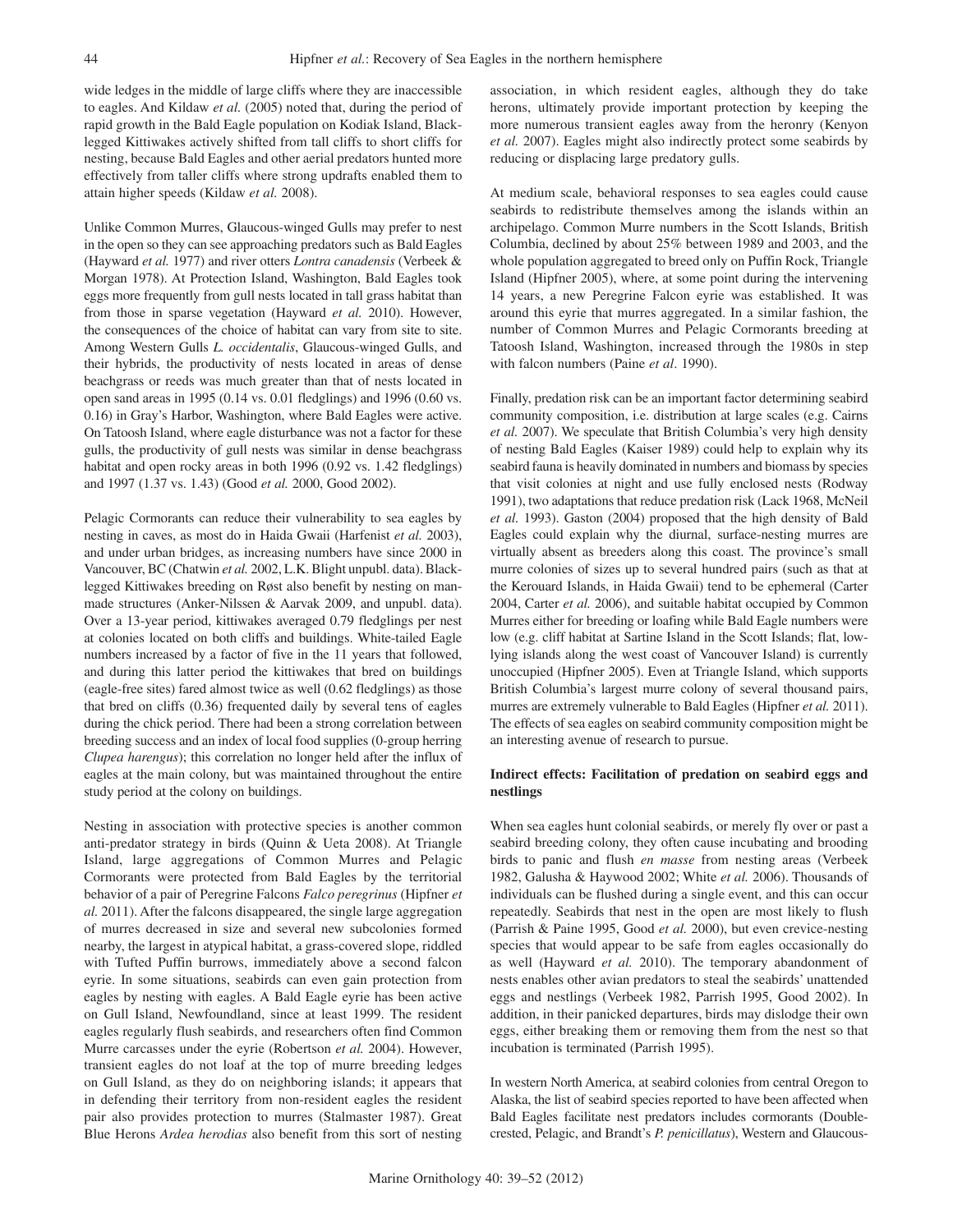winged gulls, Black-legged Kittiwakes, Caspian Terns *Sterna caspia*, Common Murres, and crevice-nesting Pigeon Guillemots *C. columba*. The nest predators that benefitted include Turkey Vultures *Cathartes aura,* Western and Glaucous-winged gulls, Common Raven *Corvus corax*, Northwestern Crow *C. caurinus*, American Crow *C. brachyrhyncos*, and Black-billed Magpie *Pica hudsonia* (Drent *et al.* 1964, Verbeek 1982, Rodway 1991, Parrish 1995, Good *et al.* 2000, Carter *et al.* 2001, Good 2002, Suryan *et al.* 2011, A. Robbins unpubl. data, Bird Research Northwest unpubl. data).

In Newfoundland, where Bald Eagle populations are increasing (G.J. Robertson & S.I. Wilhelm unpubl. data), the facilitation of nest predators has increased as Bald Eagle numbers have increased. At Cape St. Mary's Ecological Reserve, observers first witnessed Common Murres losing eggs to Common Ravens as a result of disturbance by eagles in 2006, and this has occurred in every year since (T. Power pers. comm., S.I. Wilhelm pers. obs.). And the number of murre eggshells found at the nests of Herring and Great Black-backed Gulls on Great Island has been rising in concert with Bald Eagle numbers (S.I. Wilhelm & G.J. Robertson unpubl. data).

In Norway, the list of seabirds affected when White-tailed Eagles facilitate nest predation by Herring and Great Black-backed gulls, Common Ravens and Hooded Crows *C. cornix* includes Great Cormorants, Northern Gannets, Common Eiders, Black-legged Kittiwakes and Common and Thick-billed Murres.

Although sea eagles' facilitation of nest predators of seabirds is widespread, the extent of the losses has rarely been quantified. At Mandarte Island, British Columbia, Verbeek (1982) estimated that 22% of cormorant eggs were taken by Northwestern Crows, mainly following Bald Eagle disturbances. Egg losses to gulls and crows caused the complete failure of Common Murres breeding in cliff-top habitat at Tatoosh Island in 1992, while murres nesting in protected crevices raised 0.73 to 1.0 chicks per pair per plot (Parrish & Paine 1996). At Triangle Island, Bald Eagle-facilitated losses of eggs to Glaucous-winged Gulls caused colony-wide breeding failure in the population of ~3000 pairs of Common Murres in two years, and hundreds of Pelagic Cormorants raised no offspring because they did not build nests (Hipfner *et al.* 2011); in earlier years, when Peregrine Falcons kept them safe from eagles, both murres (Hipfner & Greenwood 2008) and cormorants (Hipfner & Greenwood 2009) bred successfully. At Shoup Bay, Alaska, Bald Eagle disturbance preceded 84% of 159 episodes in which Northwestern Crows took eggs from Black-legged Kittiwakes (A. Robbins unpubl. data).

#### **Population effects of sea eagles on seabirds**

For many surface-nesting seabirds, we suspect that the loss of individuals to sea eagles is ultimately of less consequence to local populations than widespread breeding failure caused by the facilitation of nest predators. Indeed, in the most sophisticated assessment to date, Parrish *et al.* (2001) concluded that Bald Eagles had been a major factor causing a decline in Common Murres at Tatoosh Island, mainly due to facilitation. Even when egg losses due to eagle activities do not lead directly to reduced seabird breeding success because lost clutches are often replaced, success could still be reduced because the timing of breeding is delayed by the need for females to produce a replacement clutch (Parrish 1995). The cumulative effects of repeated disturbances by sea eagles could ultimately have the strongest impact, because they cause seabirds to abandon breeding sites. In the following, we assess on a regionby-region basis some of most striking evidence that sea eagles are affecting local seabird populations as eagle numbers have increased.

#### *Northeast Pacific*

In western North America, Bald Eagles have been implicated (based on evidence of variable quality) in declines in local populations of Double-crested (Giesbrecht 2001, Harris *et al*. 2005) and Pelagic (Chatwin *et al*. 2002, Harris *et al*. 2005, Carter *et al.* 2009) cormorants, Glaucous-winged Gulls (Sullivan *et al.* 2002, Hayward *et al.* 2010), and Common Murres (Parrish *et al.* 2001, Hipfner *et al.* 2011), as well as at least one species of waterbird, the Great Blue Heron (Vennesland & Butler 2004). And Bald Eagles could have contributed to recent local declines of other marine birds, e.g. Western Grebes *Aechmophorus occidentalis* wintering in the Salish Sea (Anderson *et al.* 2009a, Bower 2009). This warrants further study, along with other factors such as forage fish declines (Anderson *et al.* 2009b, Blight 2011) and increases in human disturbance (Chatwin *et al.* 2002).

Bald Eagles have had particularly dramatic effects on seabirds in central and northern Oregon (R. Lowe, unpubl. data). Bald Eagle disturbance of seabirds was first noted on this coast in 1994 and is now so serious that few if any Common Murre offspring are produced in any year at colonies from Tillamook Head to Cape Foulweather, an ~131 km stretch of coastline that until recently supported >380 000 breeding pairs. Some colonies in this region now appear to be abandoned, while at others, murres attempt to breed but give up each year; Common Murre numbers appear to be in steep decline, and breeding by Brandt's and Pelagic cormorants is also being affected. Disturbance is rare and localized, but increasing, in southern Oregon and California (e.g. at the Channel Islands), where Bald Eagle numbers remain low (H. Carter, A. Little & P. Sharpe, pers. comm.).

#### *Northwest Atlantic*

Bald Eagles have had equally dramatic effects on Common Murres in the Witless Bay Ecological Reserve, Newfoundland, in recent years. As eagle disturbance increased (S.I. Wilhelm and G.J. Robertson unpubl. data), the breeding population of murres on Great Island fell  $5.3\% \pm 1.8\%$  per year between 2002 and 2009 (Canadian Wildlife Service, unpubl. data), while murre colonies on the entire west side of Green Island had been abandoned by 2010, reflecting the failed breeding of 25 000 to 40 000 pairs. Overall, an estimated ~25% of Common Murre pairs in the Ecological Reserve failed to breed in 2010, apparently because of Bald Eagle disturbance (S.I. Wilhelm and G.J. Robertson unpubl. data).

Numbers of Bald Eagles have increased dramatically in the northeastern United States in recent years (Watts *et al.* 2007). In Maine, Bald Eagle numbers increased from 30 pairs in the 1960s to over 500 pairs in 2009. By 2010, predation by Bald Eagles (as well as by American mink *Neovison vison* and river otters) on adults and nestlings had contributed to declines of 27% in Herring Gull numbers and of 33% in Great Black-backed Gull numbers from peaks in the mid-1990s; a decline of 67% in Double-Crested Cormorants from a peak of 28 000 pairs in the 1980s; and a decline in Great Cormorants from 260 pairs in 1992 to 80 pairs by 2008 (Maine Department of Inland Fisheries and Wildlife 2010). As Maine is the sole breeding location of Great Cormorants in the United States, Bald Eagle activities threaten to extirpate this species from the country.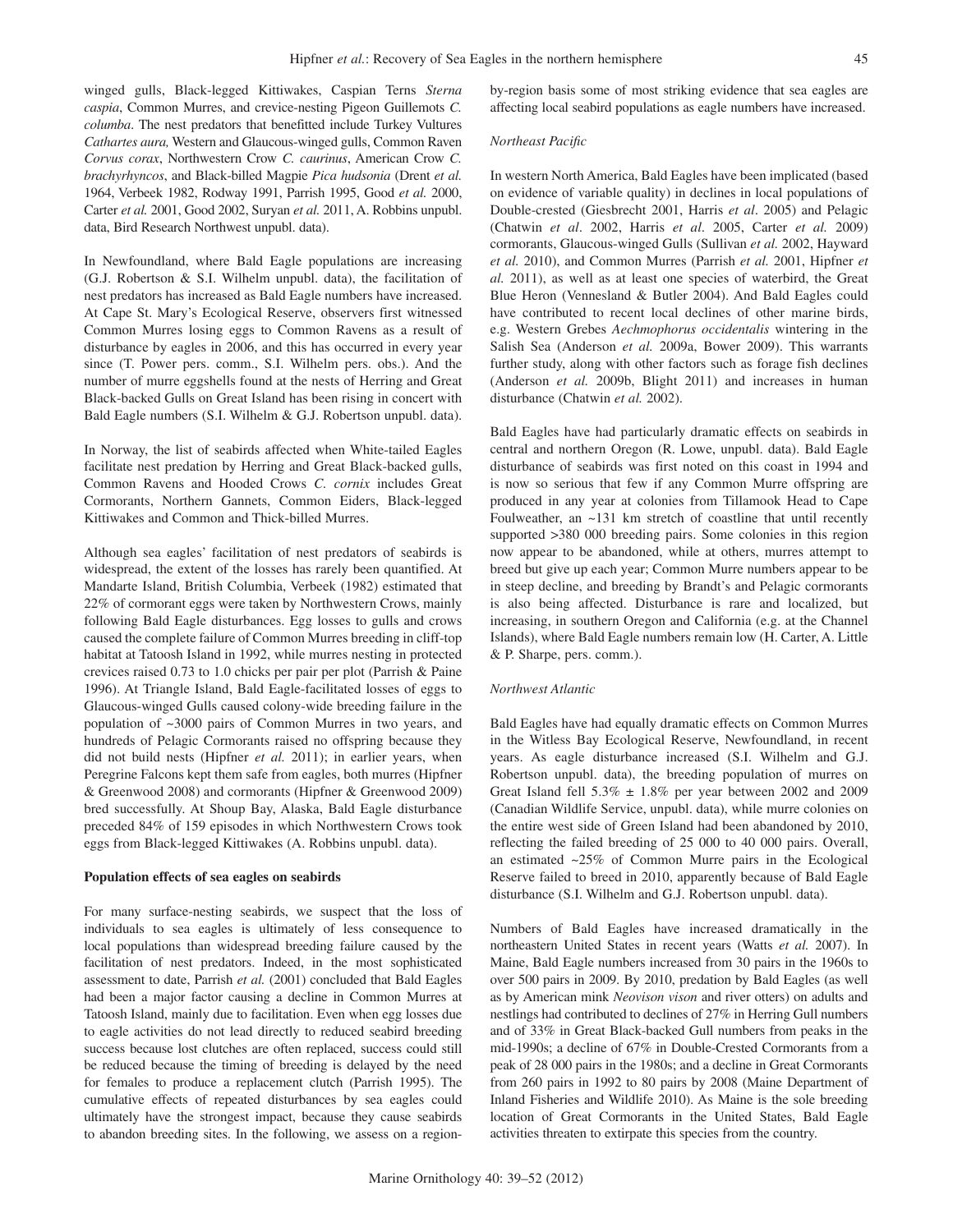# *Northern Europe*

Disturbance by White-tailed Eagles is thought to be a major contributor to ongoing declines in Black-legged Kittiwake and Common Murre numbers along the Norwegian coast. After increasing by 1–2% per year through the 1960s and 1970s to  $\sim$  500 000 pairs by 1980 (Barrett & Vader 1984), kittiwake numbers on the mainland started to decline in the 1980s, and the rate has accelerated to -6–8% per year at nearly all colonies (Barrett *et al*. 2006). In 2005, there were 336 000 pairs (Barrett *et al*. 2006), but numbers currently stand at half of the 2005 levels. Regional food shortages may be involved in the declines (Barrett *et al*. 2006), but there is convincing evidence that harassment by White-tailed Eagles at many colonies has caused repeated local breeding failures and declines in kittiwake numbers (Anker-Nilssen & Aarvak 2006, Anker-Nilsson 2010, Barrett *et al*. 2006). The kittiwake population on Røst, where the supply of 0-age herring is declining but effects of food supply on breeding success are reflected only for pairs using eagle-free sites on man-made structures and not those breeding on cliffs, declined from ~25 000 pairs in 1979 to only 7 500 in 2010 (Anker-Nilssen & Aarvak 2009, and unpubl. data).

Regarding Common Murres, numbers west of the North Cape were already in a steep decline in the 1960s (-5% per year between 1964 and 1974; Brun 1979), most likely due to hunting, fisheries bycatch, egging, disturbance and food shortage. Although these threats are now all but absent, murre numbers continue to decline, and some colonies are close to extirpation (Barrett *et al*. 2006; Erikstad *et al*. 2007). Hjelmsøya, in West Finnmark, formerly supported the largest colony (110 000 pairs in 1964), but now numbers only a few thousand pairs, and most other colonies have dropped by more than 90% over the same time period. While the breakdown of the social structure of colonies (with single or small groups of birds on breeding ledges) is thought to have contributed to the declines, there is compelling evidence that White-tailed Eagles are exacerbating the situation, resulting in remnant populations (e.g. at Røst, Bleiksøya and Hjelmsøya) being forced to breed in protected sites under large cracks or stone screes, where they are much more productive than those on exposed cliff ledges (Barrett *et al*. 2006).

Northern Gannets are also being affected by sea eagles. They established two small colonies in the Lofoten-Vesterålen region in the 1960s and one in 1975. By 1991, ~1500 pairs bred on two of the colonies, while the third was no longer active after 1978 (Barrett & Folkestad 1996). In the early 1980s, harassment by White-tailed Eagles and predation of large gannet chicks was reported on one of the colonies, and in the 1990s there was also evidence of eagles preying on adult gannets (Barrett 2008). Numbers of gannets at the two remaining colonies declined, resulting in their extirpation by 2002 and 2005, while at the same time, six new colonies formed on small, low-lying islands in the region. These were, however, characteristically unstable and, by 2008, the total population had declined to ~400 pairs (Barrett 2008). Predation by eagles, combined with the facilitation of large gulls (Herring and Great Black-backed) and/or corvids (Common Raven or Hooded Crow), was probably the main cause of this decline.

## **CONSERVATION IMPLICATIONS**

Changes in populations of certain apex predators are giving researchers novel insights into how predators structure ecosystems through both direct and indirect effects (Estes *et al.* 2011). Increases in sea eagle populations provide an emerging opportunity to investigate the role of top-down forcing in seabird ecology. The recovery of sea eagle populations across the temperate northern hemisphere in the closing decades of the 20<sup>th</sup> century is one of the great conservation success stories of recent times (Watts *et al.*  2007, Hailer *et al.* 2006). Once severely depleted, sea eagles are now probably at or near carrying capacity in some parts of their historic range (Helander *et al*. 2003, Watts *et al.* 2007, Elliott *et al.* 2012). However, the recovery of sea eagles has had significant consequences for seabirds. This might reflect a return to a more "natural" ecological state, where direct and indirect top-down control by healthy populations of predators play a role, but whether that is the case should, nonetheless, be the subject of investigation and debate (Newsome *et al.* 2010). There will undoubtedly be important benefits for wildlife managers and wildlife scientists if we are successful in gaining a better understanding of the process as it veers towards a new equilibrium.

For example, Kenyon *et al.* (2007) used mathematical modeling to show how Great Blue Heron colonies redistributed themselves on the landscape in response to predation by Bald Eagles. The recent redistribution of Common Murres among the Scott Islands may have had a similar cause. If so, the apparent 25% decline in the local population (Hipfner 2005) need not have reflected a true reduction in the number of individual birds still alive. As noted by Parrish *et al.* (2001), a meaningful interpretation of population trends requires an explicit understanding of metapopulation dynamics, yet information of this sort is still lacking for many seabirds. Nonetheless, if eagles cause reductions in the number of individuals breeding each year, they could over time cause real population declines. Wildlife managers need to be aware of how behaviors employed by seabirds to reduce predation risk can muddy the interpretation of population trends, a point made previously in discussions of apparent declines in shorebird populations as Peregrine Falcon populations recovered (Ydenberg *et al.* 2004).

With conditions in marine ecosystems in flux, largely due to anthropogenic influences (Pauly *et al.* 2005, Halpern *et al.* 2008), seabird populations may in future be less resilient to predation than they were historically, and there is the strong possibility that sea eagles could increasingly affect seabirds as a result of trophic cascades. For example, reduced spawning runs of chum salmon, which form an important part of late-winter diets of Bald Eagles along the Pacific coast of North America (Knight & Knight 1983), may already be leading to increased rates of predation on secondary prey types such as seabirds and waterfowl (Watson *et al.* 1991, Elliott *et al.* 2012). Likewise, an inverse correlation between the availability of pink salmon *O. gorbuscha* to Bald Eagles and the number of Black-legged Kittiwake eggs taken concurrently by nest predators at Shoup Bay, Alaska, suggests the potential for future problems for breeding seabirds if pink salmon numbers decline (A. Robbins unpubl. data). In Alaska's Aleutian Islands, Bald Eagles are taking seabirds with increasing frequency as sea otter populations decline and their pups become less available (Anthony *et al.* 2008).

Much of the information on which this review is based has been anecdotal and qualitative. To better inform management decisions, more rigorous investigations are needed. Several questions need to be addressed: (1) Are we witnessing a return to a prior situation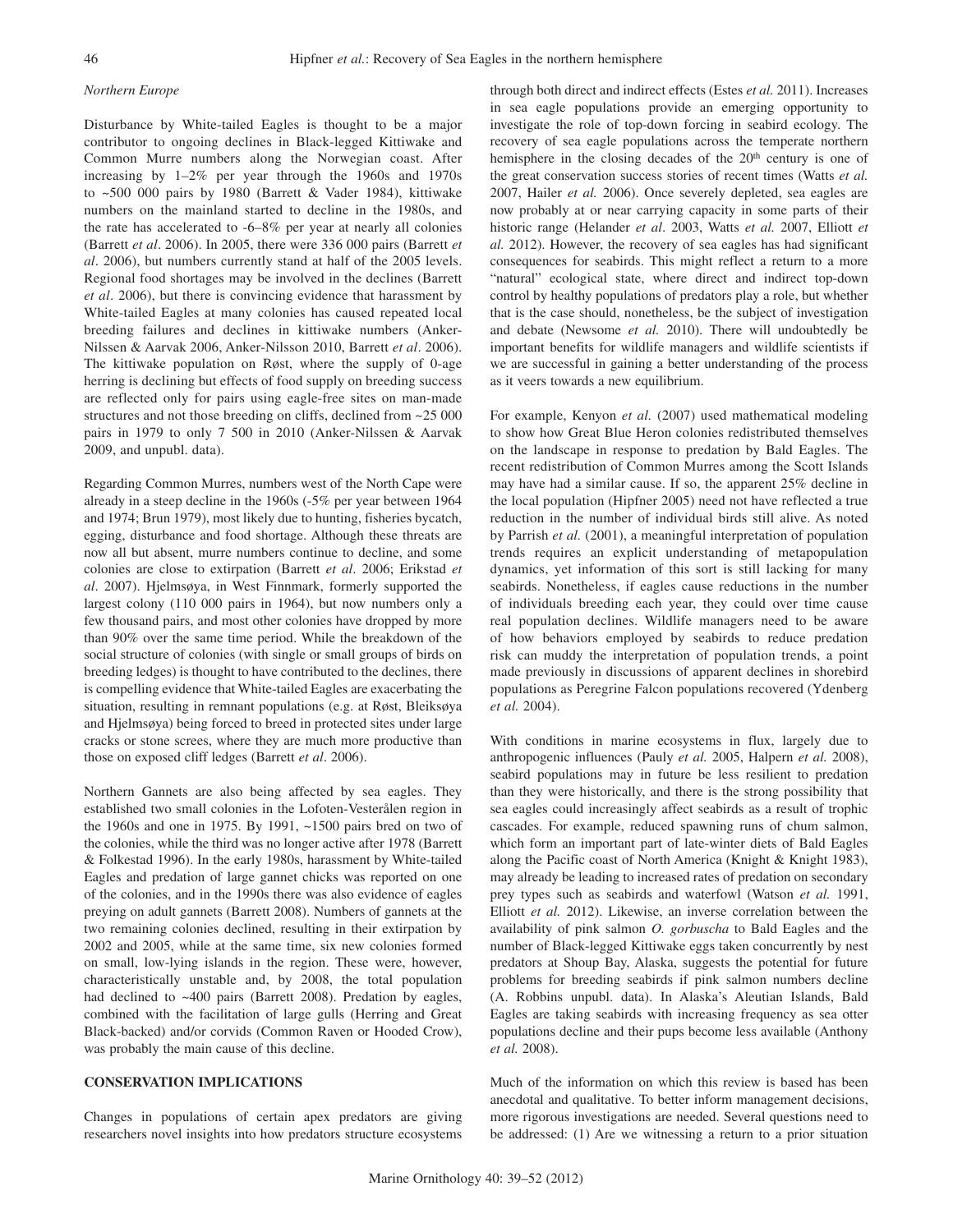in which sea eagles strongly affect, and possibly limit, seabird populations through top-down forcing? (2) Are seabird populations now less resilient to sea eagle disturbance than they would have been historically as a result of anthropogenic stressors such as fisheries practices (i.e. removal of the eagles' primary prey and the prey required by seabirds to maximize reproductive success) and increasing human disturbance? (3) If the effects of sea eagles on seabird populations intensify, and perhaps affect seabird species at risk, would human intervention be warranted, would it be appropriate, and what would effective intervention look like? We hope that this review will serve as a basis for further discussion on this important conservation topic.

# **ACKNOWLEDGEMENTS**

We thank the many field workers who have contributed to our individual seabird research programs over the years, and the researchers who contributed important observations and unpublished data: H. Carter, A. Follestad, A. Little, K. Morrison, J. Parrish, A. Robbins, A. Storey, R. Suryan and T. Power. L.K.B. acknowledges funding from the American Museum of Natural History (Lerner-Grey Memorial Fund), the Canadian Federation of University Women (Dr. Alice E. Wilson Award), the Koerner Foundation, the Natural Sciences and Engineering Research Council of Canada (PDF-D), the Waterbird Society (Nisbet Grant), and the Werner and Hildegard Hesse Research in Ornithology Award. We appreciated the thorough and thought-provoking reviews from D. Ainley, T. Gaston, N. Karnovsky, and three anonymous reviewers.

## **REFERENCES**

- ADDISON, B., YDENBERG, R.C. & SMITH B.D. 2007. Tufted puffins (*Fraterculacirrhata*) respond to predation danger during colony approach flights. *Auk* 124: 63–70.
- AEBISCHER, N.J., COULSON, J.C. & COLEBROOK, J.M. 1990. Parallel long-term trends across four marine trophic levels and weather. *Nature* 347: 753–755.
- AINLEY, D.G. & BALLARD, G. 2012. Non-consumptive factors affecting foraging patterns in Antarctic penguins. a review and synthesis. *Polar Biology* 35: 1–13.
- AINLEY, D.G., BALLARD, G., KARL, B.J. & DUGGER, K.M. 2005. Leopard seal predation rates at Adélie Penguin colonies of different sizes. *Antarctic Science* 17: 335–340.
- ANDERSON, E.M., BOWER, J.L., NYSEWANDER, D.R., EVENSON, J.R. & LOVVORN, J.R. 2009a. Changes in avifaunal abundance in a heavily used wintering and migration site in Puget Sound, Washington, during 1966–2007. *Marine Ornithology* 37: 19–27.
- ANDERSON, E.M., ESLER, D., BOYD, W.S., EVENSON, J.R., NYSEWANDER, D.R., WARD, D.H., DICKSON, R.D., DICKSON, UHER-KOCH, B.D., VAN STRATT, C.S. & HUPP, J.W. 2012. Predation rates, timing and predator composition for Scoters (*Melanitta* spp.) in marine habitats. *Canadian Journal of Zoology* 90: 42–50.
- ANDERSON, E.M., LOVVORN, J.R., ESLER, D., BOYD, W.S. & STICK, K.C. 2009b. Using predator distributions, diet and condition to evaluate seasonal foraging sites: sea ducks and herring spawn. *Marine Ecology Progress Series* 386: 287–302.
- ANGEL, A., WANLESS, R.M. & COOPER, J. 2009. Review of impacts of the introduced house mouse on islands in the Southern Ocean: Are mice equivalent to rats? *Biological Invasions* 11: 1743–1754.
- Anker-Nilssen, T. 2010. Key-site monitoring in Røst in 2009. *SEAPOP ShortReport* 12–2010, www.seapop.no.
- Anker-Nilssen, T. & Aarvak T. 2006. Tidsseriestudier av sjøfugler i Røstkommune, Nordland. Resultater med fokus på 2004 og 2005. *NINA Rapport 133.* Trondheim, Norway: Norwegian Institute for Nature Research.
- Anker-Nilssen, T. & Aarvak T. 2009. Effects of Whitetailed Eagles on the productive performance of Black-legged Kittiwakes; indications from a 26-year study in North Norway. In: Stienen, E., Ratcliffe, N., Seys, J., Tack, J. & Dobbelaere, I. (eds.) Seabird Group 10th International Conference Belgium, Brugge, Belgium, 27–30 March 2009. Brussels, Belgium: VLIZ Special Publication 42.
- ANTHONY, R.G., MILES, A.K., ESTES, J.A. & ISAACS, F.B. 1999. Productivity, diets, and environmental contaminants in nesting Bald Eagles from the Aleutian archipelago. *Environmental Toxicology and Chemistry* 18: 2054–2062.
- ANTHONY, R.G., ESTES, J.A., RICCA, M.A., MILES, A.K. & FORSMAN, E.D. 2008. Bald eagles and sea otters in the Aleutian archipelago: indirect effects of trophic cascades. *Ecology* 89: 2725–2735.
- ASHMOLE, N.P. 1971. Seabird ecology and the marine environment. In: Farner, D.S. & King, J.R. (eds.). Avian Biology. New York: Academic Press. pp. 223–286.
- BARRETT, R.T. 2008. Recent establishments and extinctions of Northern Gannet *Morus bassanus* colonies in North Norway, 1995–2008. *Ornis Norvegica* 31: 172–182.
- BARRETT, R.T. & FOLKESTAD, A.O. 1996. The status of the North Atlantic Gannet *Morus bassanus* after 50 years in Norway. *Seabird* 18: 30–37.
- Barrett, R.T., Lorentsen, S.-H. & Anker-Nilssen, T. 2006. The status of breeding seabirds in mainland Norway. *Atlantic Seabirds* 8: 97–126.
- BARRETT, R.T. & VADER, W. 1984. The status and conservation of breeding seabirds in Norway. *ICBP Technical Publication* 2: 323–333.
- BEEBE, F.L. 1960. The marine Peregrine Falcons of the northwest Pacific coast. *Condor* 62: 145–189.
- BLIGHT, L.K., RYDER, J.L. & BERTRAM, D.F. 1999. Predation on Rhinoceros Auklet eggs by a native population of *Peromyscus*. *Condor* 101: 871–876.
- BLIGHT, L.K. 2011. Multi-decadal egg production trends in a longlived marine bird, the Glaucous-winged Gull. *PLoS ONE* 6 (7): e22027. doi:10.1371/ journal.pone.0022027
- BOOMS, T.L. & FULLER, M.R. 2003. Gyrfalcon diet in central west Greenland during the nesting period. *Condor* 105: 528–537.
- BOWER, J.L. 2009. Changes in marine bird abundance in the Salish Sea: 1975–2007. *Marine Ornithology* 37: 9–17.
- BROTHERS, N.P. 1984. Breeding, distribution and status of burrow-nesting petrels at Macquarie Island. *Australian Wildlife Research* 11: 113–131.
- BUCHANAN, J.B. & WATSON, J.W. 2010. Group hunting by immature Bald Eagles directed at gulls. *Northwestern Naturalist*  91: 222–225.
- CAIRNS, D.K. 1985. Ermine visitation to Black Guillemot colonies in northeastern Hudson Bay. *Condor* 87: 144–145.
- CAIRNS, D.K., GASTON, A.J. & HUETTMANN, F. 2007. Endothermy, ectothermy and the global structure of marine vertebrate communities. *Marine Ecology Progress Series* 356: 239–250.
- CAMPBELL, R.W. 1969. Bald eagle swimming in the ocean with prey. *Auk* 86: 561.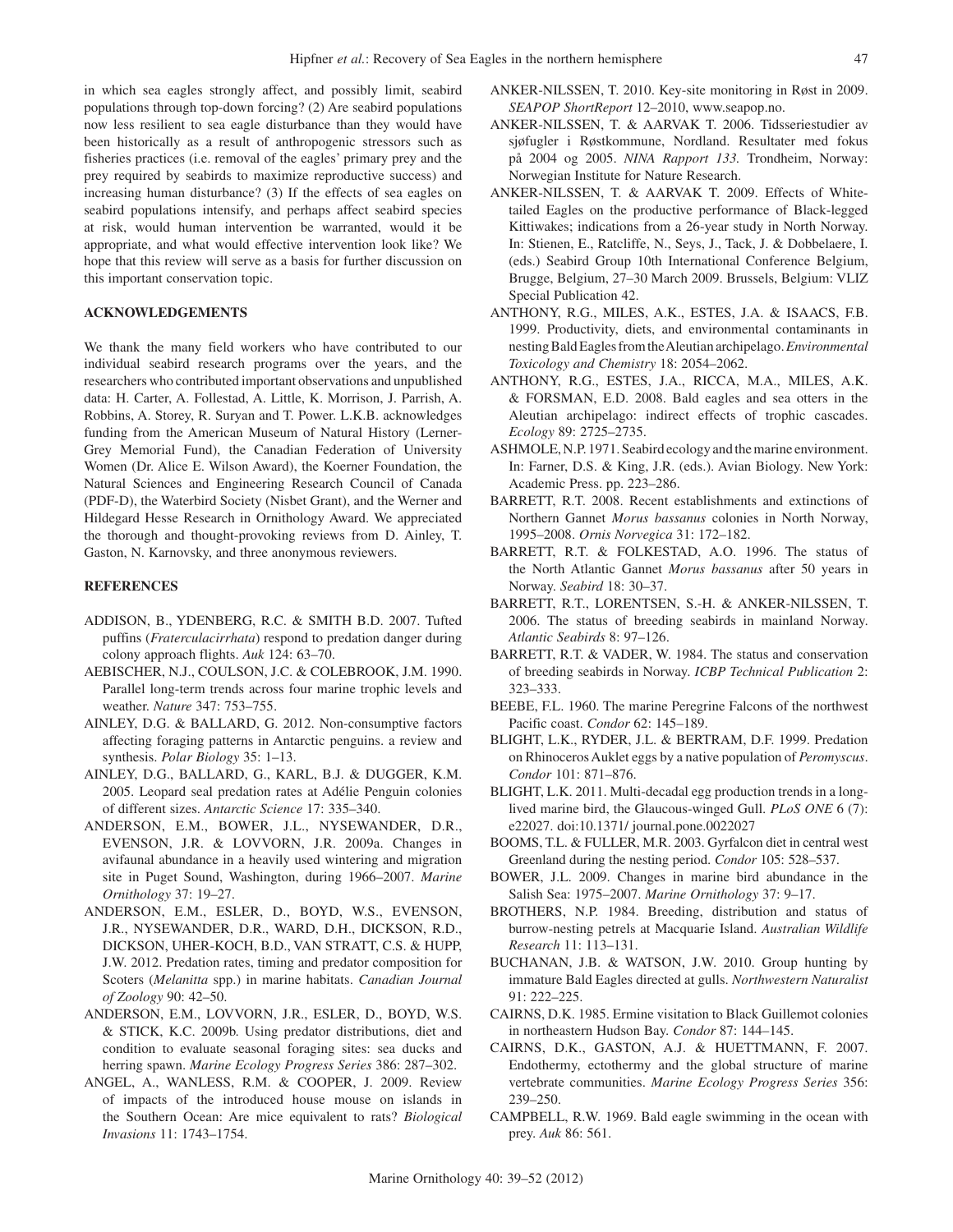- CARTER, H.R. 2004. Temporary colonization of Cleland Island, British Columbia, by Common Murres from 1969–1982. *Wildlife Afield* 1: 39–45.
- CARTER, H.R., WILSON, U.W., LOWE, R.W., RODWAY, M.S., MANUWAL, D.A., TAKEKAWA, J.E. & LEE, J.L. 2001. Population trends of the Common Murre (*Uria aalge californica*). In: Manuwal, D.A., Carter, H.R., Zimmerman, T.S. & Orthmeyer, D.L. (eds.). Biology and conservation of the Common Murre in California, Oregon, Washington, and British Columbia. Volume 1: Natural history and population trends. Washington, DC: US Geological Survey, Information and Technology Report USGS/3: 2 December 2006 120 BRD/ ITR-2000-0012. pp. 33–132.
- CARTER, H.R., MORGAN, K.H., CHATWIN, T. & BRUHWILER, F. 2006. Notes on recent breeding of Common Murres at Starlight Reef and Cleland Island, British Columbia. *Wildlife Afield* 3: 117–121.
- CARTER, H.R., HEBERT, P.N. & CLARKSON, P.V. 2009. Decline of Pelagic Cormorants in Barkley Sound, British Columbia. *Wildlife Afield* 4: 3–32.
- CASH, K., AUSTIN-SMITH, P.J., BANKS, D., HARRIS, D. & SMITH, P.C. 1985. Food remains from bald eagle nest sites on Cape Breton Island, Nova Scotia. *Journal of Wildlife Management* 49: 223–225.
- CHARBONNIER, Y., DELORD, K. & THIEBOT, J.B. 2010. King-size fast food for Antarctic fur seals. *Polar Biology* 33: 721–724.
- CHATWIN, T.A., MATHER, M.H. & GIESBRECHT, T.D. 2002. Changes in Pelagic and Double crested cormorant nesting populations in the Strait of Georgia, British Columbia. *Northwestern Naturalist* 83: 109–117.
- COBLEY, N.D. & BELL, G. 1998. Weddell seal (*Leptonychotes weddellii*) feeding on gentoo penguins (*Pygoscelis papua*). *Marine Mammal Science* 14: 881–883.
- CREWE, T., BARRY, K., LEPAGE, D., DAVIDSON, P. & BADZINSKI, S. 2011. Coastal waterbird population trends in the Georgia Basin 1999–2009: results from the first decade of the Coastal Waterbird Survey. Delta, British Columbia: Bird Studies Canada Report to the Habitat Conservation Trust Fund.
- CRESSWELL, W. 2008. Non-lethal effects of predation in birds. *Ibis* 150: 3–17.
- DAHLEIM, M.E. & WHITE, P.A. 2010 Ecological aspects of transient killer whales *Orcinus orca* as predators in southeastern Alaska. *Wildlife Biology* 16: 308–322.
- DAVID, J.H.M., CURY, P., CRAWFORD, R.J.M., RANDALL, R.M., UNDERHILL, L.G. & MEYER, M.A. 2003. Assessing conservation priorities in the Benguela ecosystem, South Africa: analysing predation by seals on threatened seabirds. *Biological Conservation* 114: 289–292.
- DEGANGE, A.R. & NELSON, J.W. 1982. Bald Eagle predation on nocturnal seabirds. *Journal of Field Ornithology* 53: 407–409.
- DOMINGUEZ, L., MONTEVECCHI, W.A., BURGESS, N.M., BRAZIL, J. & HOBSON, K.A. 2003. Reproductive success, environmental contaminants, and trophic status of nesting Bald Eagles in eastern Newfoundland, Canada**.** *Journal of Raptor Research* 37: 209–218.
- DONALDSON, G.M., CHAPDELAINE, G. & ANDREWS, J.D. 1995. Predation of Thick-billed Murres at two breeding colonies by polar bears. *Canadian Field-Naturalist* 109: 112.
- DRENT, R., VAN TETS, G.F., TOMPA, F. & VERMEER, K. 1964. The breeding birds of Mandarte Island, British Columbia. *Canadian Field-Naturalist* 78: 208–263.
- DUNWIDDIE, P.W. & KUNTZ, R.C. 2001. Long-term trends of bald eagles in winter on the Skagit River, Washington. *Journal of Wildlife Management* 65: 290–299.
- ELLIOTT, K.H., GILL, C.E. & ELLIOTT, J.E. 2005. The influence of tide and weather on provisioning rates of chick-rearing Bald Eagles on Vancouver Island, British Columbia. *Journal of Raptor Research* 39: 1–10.
- ELLIOTT, J.E. & HARRIS, M.L. 2002. An ecotoxicological assessment of chlorinated hydrocarbon effects on bald eagle populations. *Reviews in Toxicology* 4: 1–60.
- ELLIOTT, K.H., WILSON, L.K., JONES, I., STENERSON, K. & ELLIOTT, J.E. 2012. Bald Eagles and chum salmon: reduced winter survival and breeding success leads to density dependence. *Journal of Wildlife Management* 75: 1688–1699.
- ELLIS, D.H. & NELSON, R.W. 2010. Cheaper by the dozen: Bald Eagles capture many fingerlings with each attempt at fish boils in coastal British Columbia. *Journal of Raptor Research* 44: 151–154.
- EMSLIE, S.D., KARNOVSKY, N. & TRIVELPIECE, W. 1995. Avian predation at penguin colonies on King George Island, Antarctica. *Wilson Bulletin* 107: 317–327.
- ENVIRONMENT CANADA. 2010. North American Breeding Bird Survey—Canadian Results and Analysis Website version 3.00. Gatineau, QC: Environment Canada. Accessed at http://www.ec.gc. ca/reom-mbs/default.asp?lang=En&n=0D74F35F-1 11 May 2011.
- Erikstad, K.E., Reiertsen, T.K., Anker-Nilssen, T., Barrett, R.T., Lorentsen, S.-H., Strøm, H. & Systad, G.H. 2007. Levedyktighetsanalyser for norske lomvibestander. *NINA Rapport* 240. Trondheim, Norway: Norwegian Institute for Nature Research.
- ERLANDSON, J.M., RICK, T.C., COLLINS, P.W. & GUTHRIE, D.A. 2007. Archaeological implications of a bald eagles nesting site at Ferrelo Point, San Miguel Island, California. *Journal of Archaeological Science* 34: 255–271.
- ESTES, J.A., TERBORGH, J., BRASHARES, J.S., POWER, M.E., BERGER, J., BOND, W.J., CARPENTER, S.R., ESSINGTON, T.E., HOLT, R.D., JACKSON, J.B.C., MARQUIS, R.J., OKSANEN, L., OKSANEN, T., PAINE, R.T., PIKITCH, E.K., RIPPLE, W.J., SANDIN, S.A., SCHEFFER, M., SCHOENER, T.W., SHURIN, J.B., SINCLAIR, A.R.E., SOULE, M.E., VIRTANEN, R. & WARDLE, D.A. 2011. Trophic downgrading of planet earth. *Science* 333: 301–306.
- EVANS, R.J., WILSON, J.D., AMAR, A. DOUSE, A., MACLENNAN, A., RATCLIFFE, N. & WHITFIELD, D.P. 2009. Growth and demography of a reintroduced population of White-tailed Eagles *Haliaeetus albicilla*. *Ibis* 151: 244–254.
- FINNEY, S.K., HARRIS, M.P., KELLER, L.F., ELSTON, D.A., MONAGHAN, P. & WANLESS, S. 2003. Reducing the density of breeding gulls influences the pattern of recruitment of immature Atlantic Puffins *Fratercula arctica* to a breeding colony. *Journal of Applied Ecology* 40: 545–552.
- FOLKESTAD, A.O. 2003. Status of the White-tailed Eagle in Norway. In: Helander, B., Marquiss, M. & Bowerman, W. (Eds.). Sea Eagle 2000. Proceedings of International Conference, Björkö, Sweden, 13–17 Sep. 2000. Stockholm, Sweden: Swedish Society of Nature Conservation/SNF.
- FOOTIT, R.G. & BUTLER, R.W. 1977. Predation on nesting Glaucous-winged Gulls by river otters. *Canadian Field-Naturalist* 91: 189–190.
- GALUSHA, J.G. & HAYWARD, J.L. 2002. Bald Eagle activity at a gull colony and seal rookery on Protection Island, Washington. *Northwestern Naturalist* 83: 23–25.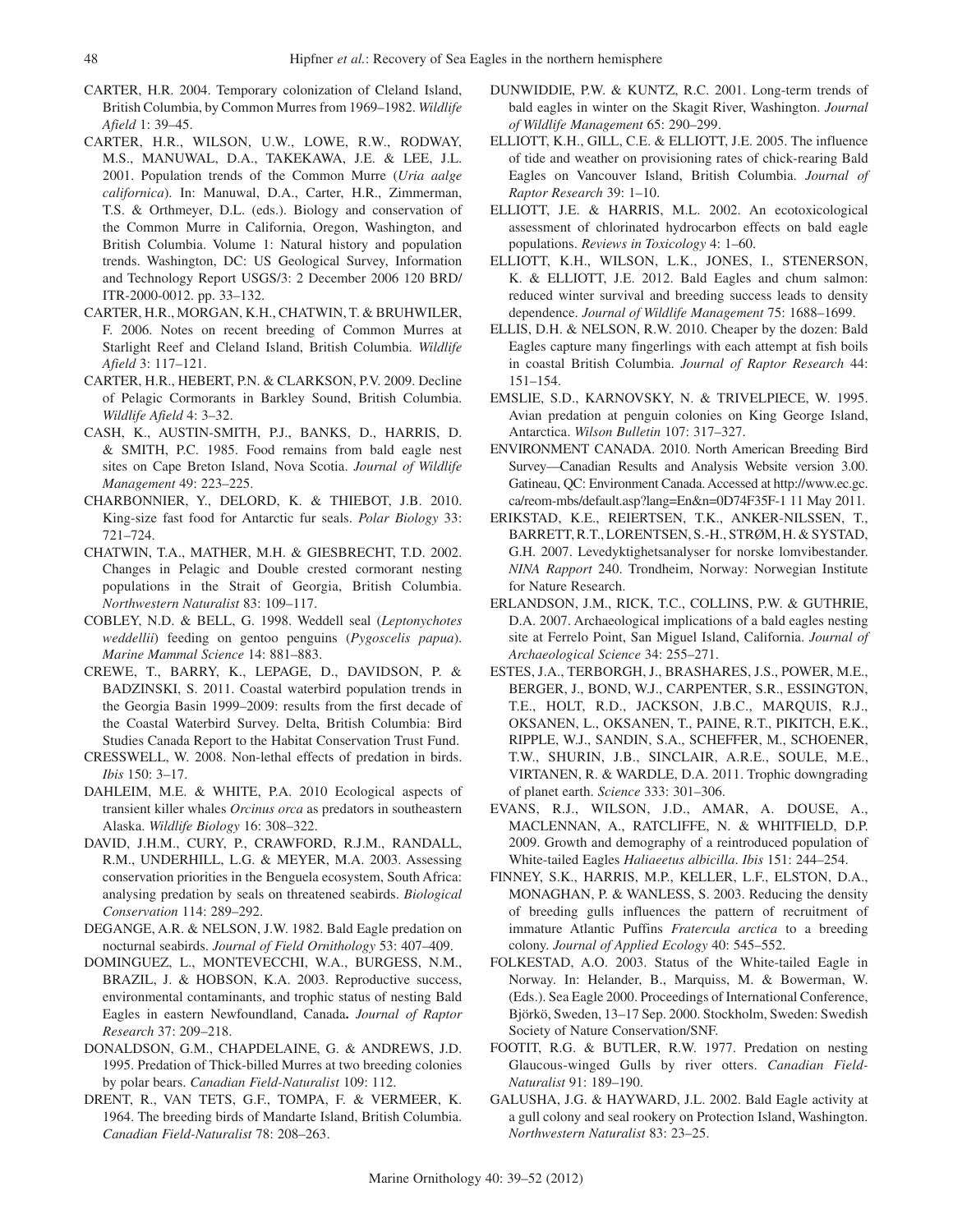- GASTON, A.J. 2004. Seabirds—A natural history. New Haven, Connecticut: Yale University Press.
- GASTON, A.J. & ELLIOT, R.D. 1996. Predation by Ravens *Corvus corax* on Brunnich's Guillemot *Uria lomvia* eggs and chicks and its possible impact on breeding site selection. *Ibis* 138: 742–748.
- GASTON, A.J. & JONES, I.L. 1998. The auks. Cambridge, UK: Cambridge University Press.
- GIESBRECHT, T. 2001. The effect of Bald Eagles and boat traffic on nesting Double-crested Cormorants (*Phalocrocorax auritus*) in the Strait of Georgia. Nanaimo, British Columbia: British Columbia Ministry of Environment, Lands and Parks.
- GILCHRIST, H.G. 1999. Declining thick-billed murre *Uria lomvia*  colonies experience higher gull predation rates: an inter-colony comparison**.** *Biological Conservation* 87: 21–29.
- GOOD, T.P. 2002. Breeding success in the Western Gull × Glaucous-winged Gull complex: The influence of habitat and nest site characteristics. *Condor* 104: 353–365.
- GOOD, T.P., ELLIS, J.C., ANNETT, C.A. & PIEROTTI, R. 2000. Bounded hybrid superiority in an avian hybrid zone: Effects of mate, diet, and habitat choice. *Evolution* 54: 1774–1783.
- GRUBB, T.G. & HENSEL, R.J. 1978. Food habits of nesting bald eagles on Kodiak Island Alaska. *Murrelet* 59: 70–72.
- HAILER, F.,HELANDER, B., FOLKESTAD, A.O., GANUSEVICH, S.A., GARSTAD, S., HAUFF, P., KOREN, C., NYGARD, T., VOLKE, V., VILA, C. & ELLEGREN, H. 2006. Bottlenecked but long-lived: High genetic diversity retained in white tailed eagles upon recovery from population decline. *Biology Letters* 2: 316–319.
- HALPERN, B.S., WALBRIDGE, S., SELKOE, K.A., KAPPEL, C.V., MICHELI, F., D'AGROSA, C., BRUNO, J.F., CASEY, K.S., EBERT, C., FOX, H.E., FUJITA, R., HEINEMANN, D., LENIHAN, H.S., MADIN, E.M.P., PERRY, M.T., SELIG, E.R., SPALDING, M., STENECK, R. & WATSON, R. 2008. A global map of human impact on marine ecosystems. *Science* 319: 948–952.
- HAMMERSCHLAG, N. & TRUSSELL, G.C. 2011. Beyond the body count: fear of predators can affect ecosystem function [e-letter]. *Science* 11 November 2011.
- HANSSEN, S.A., ERIKSTAD, K.E. & JOHNSEN, T.V. 2007. Kan havørn begrense konflikter mellom ærfugl og blåskjelldyrking? *NINA Rapport* 279: 1–18.
- HARFENIST, A. & YDENBERG, R.C. 1995. Parental provisioning and predation risk in rhinoceros auklets (*Cerorhinca monocerata*)—effects on nestling growth and fledging. *Behavioral Ecology* 6: 82–86.
- HARFENIST, A., SLOAN, N.A. & BARTIER, P.M. 2003. Living Marine Legacy of Gwaii Haanas. III. Marine Bird Baseline to 2000 and Marine Bird-related Management Issues throughout the Haida Gwaii Region. Ottawa, ON: Parks Canada Technical Report in Ecosystem Science No. 36.
- HARRIS, M.L., WILSON, L.K. & ELLIOTT, J.E. 2005. An assessment of PCBs and OC pesticides in eggs of Doublecrested (*Phalocrocorax auritus*) and Pelagic (*Phalocrocorax pelagicus*) cormorants from the west coast of Canada, 1970– 2002. *Ecotoxicology* 14: 607–625.
- HAYNES, T.B., NELSON, S.K. & NEWMAN, S.H. 2010. Diel shifts in the marine distribution of Marbled Murrelets near Port Snettisham, Southeast Alaska. *Waterbirds* 33: 471–478.
- HAYWARD, J.L., GALUSHA, J.G. & FRIAS, G. 1993. Analysis of Great Horned Owl pellets with Rhinoceros Auklet remains. *Auk* 110: 133–135.
- HAYWARD, J.L., GALUSHA, J.G. & HENSON, S.M. 2010. Foraging-related activities of Bald Eagles at a Washington seabird colony and seal rookery. *Journal of Raptor Research* 44: 19–29.
- HAYWARD, J.L., GILLETT, W.H., AMLANER, C.J. & STOUT, J.F. 1977. Predation on gulls by bald eagles in Washington. *Auk* 94: 375.
- HEITHAUS, M.R. 2005. Habitat use and group size of pied cormorants (*Phalacrocorax varius*) in a seagrass ecosystem: possible effects of food abundance and predation risk. *Marine Biology* 147: 27–35.
- HELANDER, B., OLSSON, M. & REUTERGARD, L. 1982. Residue levels of organochlorine and mercury compounds in unhatched eggs and the relationships to breeding success in white-tailed sea eagles *Haliaeetus albicilla* in Sweden. *Holarctic Ecology* 5: 349–366.
- HELANDER, B., BIGNERT, A., ASPLUND, L. 2008. Using raptors as environmental sentinels: monitoring the White-Tailed Sea Eagle *Haliaeetus albicilla* in Sweden. *Ambio* 37: 425–431.
- Helander, B., Marquiss, M. & Bowerman, W. (Eds.). 2003. Sea Eagle 2000. Proceedings of International Conference, Björkö, Sweden, 13–17 Sep. 2000. Stockholm, Sweden: Swedish Society of Nature Conservation/SNF.
- HIPFNER, J.M. 2005. Population status of the Common Murre *Uria aalge* in British Columbia, Canada. *Marine Ornithology* 33: 67–69.
- HIPFNER, J.M. & GREENWOOD, J.L. 2008. Breeding biology of the Common Murre at Triangle Island, British Columbia, 2002–2007. *Northwestern Naturalist* 89: 76–84.
- HIPFNER, J.M. & GREENWOOD, J.L. 2009. Timing and success of breeding in Pelagic Cormorants at Triangle Island, British Columbia, 2003–2008. *Northwestern Naturalist* 90: 238–243.
- HIPFNER, J.M., MORRISON, K.W. & DARVILL, R. 2011. Peregrine Falcons enable two species of colonial seabirds to breed successfully by excluding other aerial predators. *Waterbirds* 34: 82–88.
- ISAACS, F.B. & ANTHONY, R. G. 2011. Bald eagles (*Haliaeetus leucocephalus*) nesting in Oregon and along the lower Columbia River, 1978–2007. Final Report, 18 March 2011. Corvallis, Oregon: Oregon Cooperative Fish and Wildlife Research Unit, Department of Fisheries and Wildlife, Oregon State University.
- JACOBSEN, M.J. & HODGES, J.I. 1999. Population trend of adult Bald Eagles in southeast Alaska, 1967–97. *Journal of Raptor Research* 33: 295–298.
- JOHNSON, R.L., VENTER, A., BESTER, M.N. & OOSTHUIZEN, W.H. 2006. Seabird predation by white shark, *Carcharodon carcharias*, and Cape fur seal, *Arctocephalus pusillus pusillus*, at Dyer Island. *South African Journal of Wildlife Research* 36: 23–32.
- JONES, H.P., TERSHY, B.R., ZAVALETA, E.S., CROLL, D.A., KEITT, B.S., FINKELSTEIN, M.E. & HOWALD, G.R. 2008. Severity of the effects of invasive rats on seabirds: A global review. *Conservation Biology* 22: 16–26.
- JOUVENTIN, P., BRIED, J. & AUSILLO, E. 1996. Life-history variations of the Lesser Sheathbill *Chionis minor* in contrasting habitats. *Ibis* 138: 732–741.
- KAISER, G.W. 1989. Nightly concentration of Bald Eagles at an auklet colony. *Northwestern Naturalist* 70: 12–13.
- Kampp, K. & Willie, F. 1979. Fødevaner hos den grønlandske havørn *Haliaeetus albicilla groenlandicus* Brehm. *Dansk Ornitologisk Forenings Tidsskrift* 73: 157–164.
- KENYON, J.K., SMITH, B.D. & BUTLER, R.W. 2007. Can redistribution of breeding colonies on a landscape mitigate changing predation danger? *Journal of Avian Biology* 38: 541–551.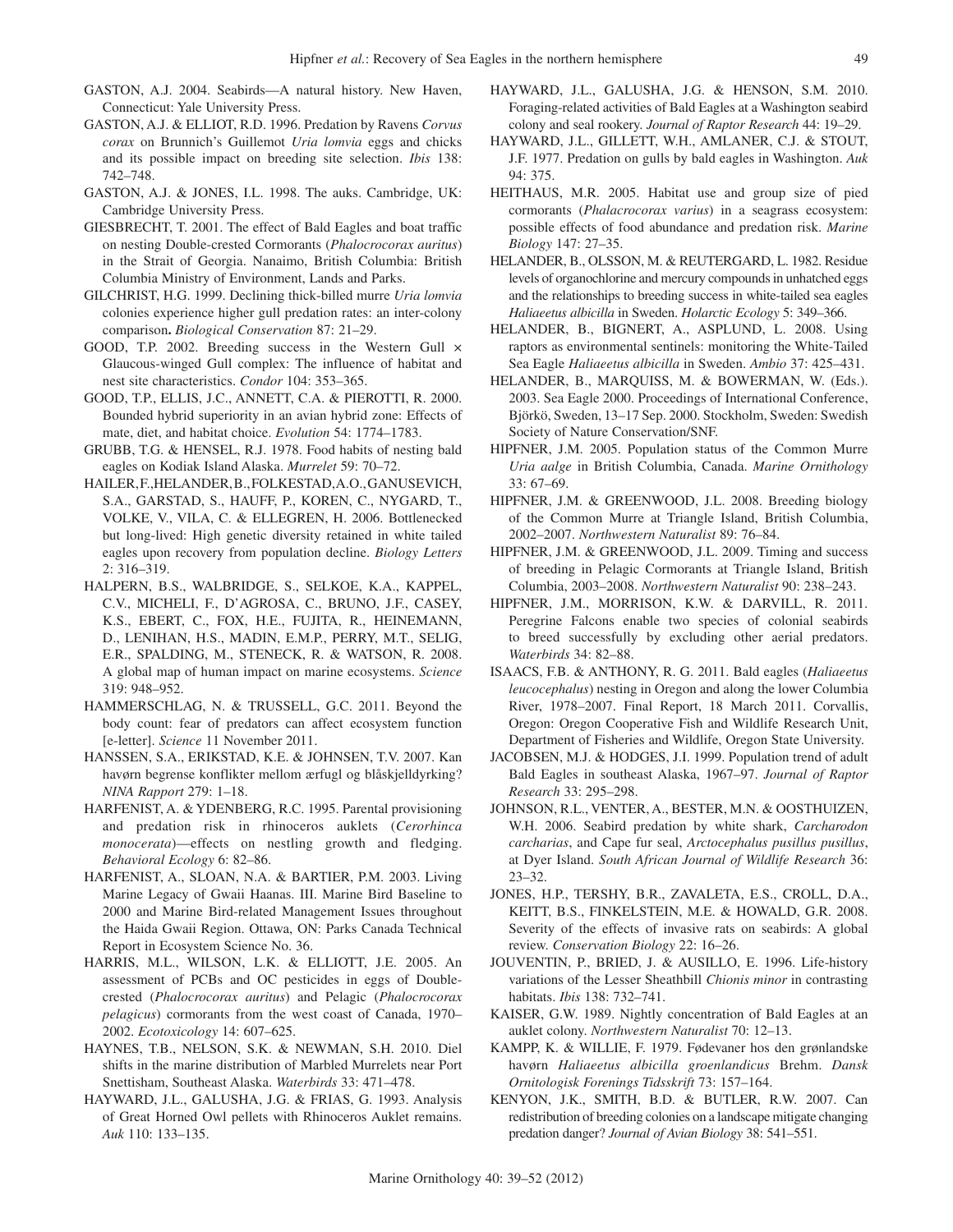- KILDAW, S.D., IRONS, D.B., NYSEWANDER, D.R. & BUCK, C.L. 2005. Formation and growth of new seabird colonies: the significance of habitat quality. *Marine Ornithology* 33: 49–58.
- KILDAW, S.D., IRONS, D.B. & BUCK, C.L. 2008. Habitat quality and metapopulation dynamics of Black-legged Kittiwakes *Rissa tridactyla*. *Marine Ornithology* 36: 35–45.
- KITAYSKY, A.S., PIATT, J.F. & WINGFIELD, J.C. 2007. Stress hormones link food availability and population processes in seabirds. *Marine Ecology Progress Series* 352: 245–258.
- KNIGHT, S.K. & KNIGHT, R.L. 1983. Aspects of food finding by wintering Bald Eagles. *Auk* 100: 477–484.
- KNIGHT, R.L., RANDOLPH, P.J., ALLEN, G.T., YOUNG, L.S. & WIGEN, R.T. 1990. Diets of nesting Bald Eagles, *Haliaeetus leucocephalus*, in western Washington. *Canadian Field-Naturalist* 104: 545–551.
- KRUGER, O., GRUNKHORN, T. & STRUWE-JUHL, B. 2010. The return of the white-tailed eagle to northern Germany: Modelling the past to predict the future. *Biological Conservation* 143: 710–721.
- LACK, D. 1968. Ecological adaptations for breeding in birds. London, UK: Methuen.
- LALAS, C., RATZ, H., McEWAN, K. & McCONKEY, S.D. 2007. Predation by New Zealand sea lions (*Phocarctos hookeri*) as a threat to the viability of yellow-eyed penguins (*Megadyptes antipodes*) at Otago Peninsula, New Zealand. *Biological Conservation* 135: 235–246.
- LEWIS, S.B. 2003. Delivery and consumption of a pigeon guillemot by nesting Northern Goshawks in Southeast Alaska. *Wilson Bulletin* 115: 483–485.
- LEWIS, T.L., ESLER, D., BOYD, W.S., ZYDELIS, R. 2005. Nocturnal foraging behavior of wintering Surf and Whitewinged Scoters. *Condor* 107: 637–647.
- LONG, D.J. & GILBERT, L. 1997. California sea lion predation on chicks of the Common Murre. *Journal of Field Ornithology* 68: 152–154.
- LOVE, J.A. 1983. The return of the sea eagle. Cambridge, UK: Cambridge University Press.
- MAINE DEPARTMENT OF INLAND FISHERIES AND WILDLIFE. 2010. Wildlife Division Research and Management Report 2010. Accessed at http://www.maine.gov/ifw/wildlife/ surveys\_reports/research\_management/pdfs/2010-1\_RMR.pdf.
- MALLORY, M.L., WOO, K., GASTON, A.J., DAVIES, W.E. & MINEAU, P. 2004. Walrus (*Odobenus rosmarus*) predation on adult thick-billed murres (*Uria lomvia*) at Coats Island, Nunavut, Canada. *Polar Research* 23: 111–114.
- MASSARO, M., CHARDINE, J.W., JONES, I.L. & ROBERTSON, G.J. 2000. Delayed capelin (*Mallotus villosus*) availability influences predatory behaviour of large gulls on black-legged kittiwakes (*Rissa tridactyla*), causing a reduction in kittiwake breeding success. *Canadian Journal of Zoology* 78: 1588– 1596.
- MCFARLANE-TRANQUILLA, L., PARKER, N.R., BRADLEY, R.W., LANK, D.B., KREBS, E.A., LOUGHEED, L. & LOUGHEED, C. 2005. Breeding chronology of Marbled Murrelets varies between coastal and inshore sites in southern British Columbia. *Journal of Field Ornithology* 76: 357–367.
- McHUGH, J.L. 1952. Fur seals preying on black-footed albatross. *Journal of Wildlife Management* 16: 226.
- McNEIL, R., DRAPEAU, P. & PIEROTTI, R. 1993. Nocturnality in colonial waterbirds: occurrence, special adaptations and suspected benefits. In: Power, D.M. (Ed.) Current Ornithology. New York, New York: Plenum Press. pp. 187–246.
- MERSMANN, T.J., BUEHLER, D.A., FRASER, J.D. & SEEGAR, J.K.D. 1992. Assessing bias in studies of bald eagle food habits. *Journal of Wildlife Management* 56: 73–78.
- MORSE, D.H. 1971. Great horned owls and nesting seabirds. *Auk* 88: 426–427.
- MOUL, I.E. & GEBHAUER, M.B. 2002. Status of the doublecrested cormorant in British Columbia. Victoria, BC: Ministry of Water, Land and Air Protection, Biodiversity Branch, Wildlife Working Report No. WR-105.
- MULLER-SCHWARZE, D. & MULLER-SCHWARZE, C. 1973. Differential predation by South Polar Skuas in an Adélie Penguin rookery. *Condor* 75: 127–131.
- MURIE, O.J. Food habits of the Northern Bald Eagle in the Aleutian Islands, Alaska. *Condor* 42: 198–202.
- MURRAY, K.G., WINNETT-MURRAY, K., EPPLEY, Z.A., HUNT, G.L. & SCHWARTZ, D.B. 1983. Breeding biology of the Xantus's Murrelet. *Condor* 85: 12–21.
- NATIONAL AUDOBON SOCIETY. 2010. The Christmas Bird Count Historical Results [Online]. Accessed at http://www. christmasbirdcount.org, 11 May 2011.
- NEWSOME, S.D., COLLINS, P.W., RICK, T.C., GUTHRIE, D.A., ERLANDSON, J.M. & FOGEL, M.L. 2010. Pleistocene to historic shifts in bald eagle diets on the Channel Islands, California. *Proceedings of the National Academy of Sciences*  107: 9246–9251.
- OFELT, C.H. 1975. Food habits of nesting Bald Eagles in southeast Alaska. *Condor* 77: 337–338.
- PAINE, R.T., WOOTON, J.T. & BOERSMA, P.D., 1990. Direct and indirect effects of Peregrine Falcon predation on seabird abundance. *Auk* 107:1–9.
- PARRISH, J.K. 1995. Influence of group size and habitat type on reproductive success in Common Murres (*Uria aalge*). *Auk* 112: 390–401.
- PARRISH, J. & PAINE, R.T. 1996. Ecological interactions and habitat modification in nesting Common Murres*. Bird Conservation International* 6: 261–269.
- PARRISH, J.K., MARVIER, M. & PAINE, R.T. 2001. Direct and indirect effects: Interactions between Bald Eagles and Common Murres. *Ecological Applications* 11: 1858–1869.
- PAULY, D., WATSON, R. & J. ALDER. 2005. Global trends in world fisheries: impacts on marine ecosystems and food security. *Philosophical Transactions of the Royal Society B* 360: 5–12.
- PECKARSKY, B.L., ABRAMS, P.A., BOLNICK, D.I., DILL, L.M., GRABOWSKI, J.H., LUTTBEGG, B., ORROCK, J.L., PEACOR, S.D., PREISSER, E.L., SCHMITZ, O.J. & TRUSSELL, G.C. 2008. Revisiting the classics: Considering nonconsumptive effects in textbook examples of predator-prey interactions. *Ecology* 89: 2416–2425.
- PEERY, M.Z., BEISSINGER, S.R., NEWMAN, S.H., BURKETT, E.B. & WILLIAMS, T.D. 2007. Applying the declining population paradigm: diagnosing causes of poor reproduction in the marbled murrelet**.** *Conservation Biology* 18: 1088–1098.
- PENNEY, R.L. & LOWRY, G. 1967. Leopard seal predation on Adelie penguins. *Ecology* 48: 878–882.
- QUINLAN, S.E. 1983. Avian and river otter predation in a stormpetrel colony. *Journal of Wildlife Management* 47: 1036–1043.
- QUINN, J.L. & UETA, M. 2008. Protective nesting associations in birds. *Ibis* 150 (Suppl. 1): 146–167.
- RETFALVI, L. 1970. Food of nesting Bald Eagles on San Juan Island, Washington. *Condor* 72: 358–361.
- RIEDMAN, M.L. & ESTES, J.A. 1988. Predation on seabirds by sea otters. *Canadian Journal of Zoology* 66: 1396–1402.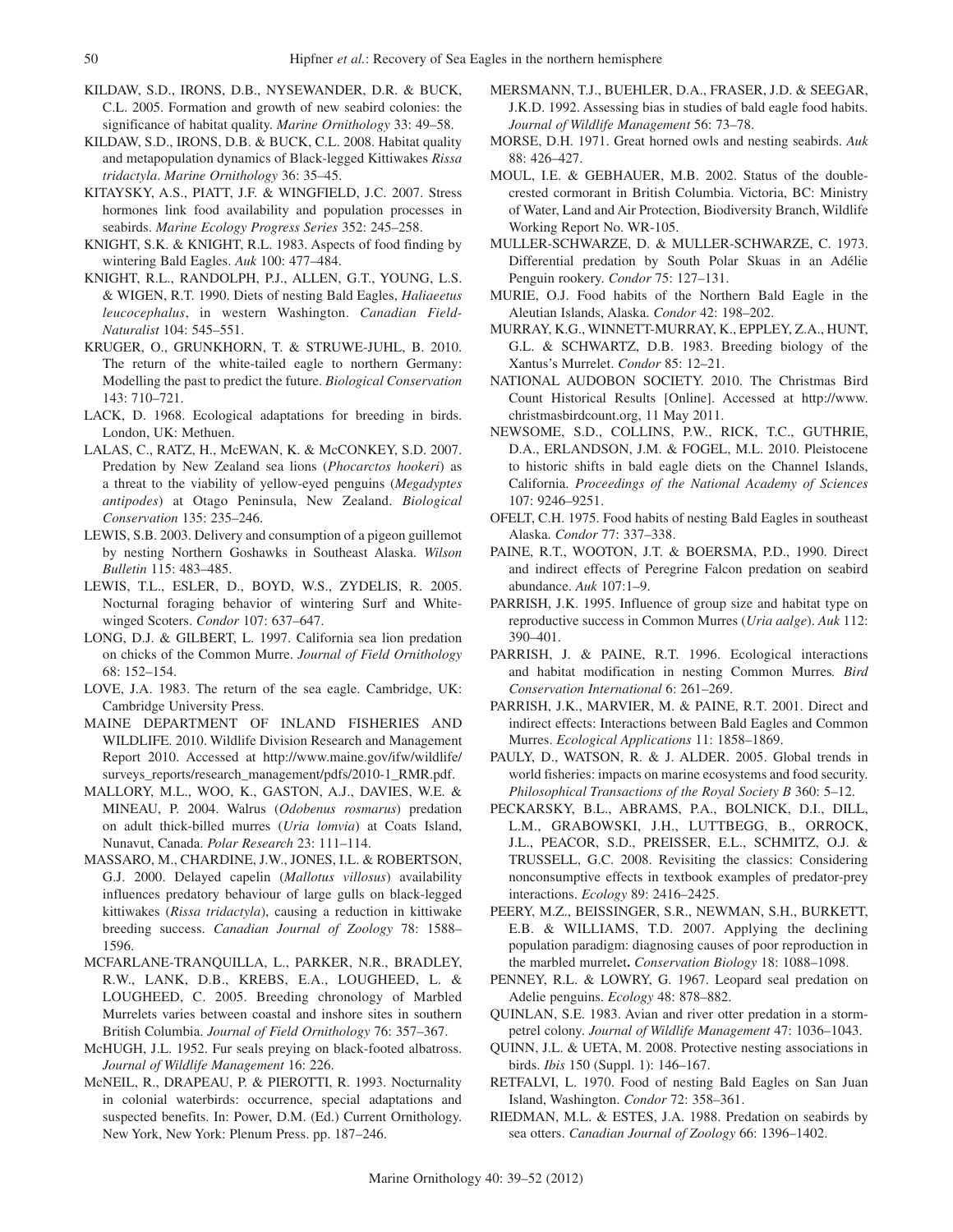- ROBERTSON, G.J., FIFIELD, D., MASSARO, M. & CHARDINE, J.W. 2001. Changes in nesting-habitat use of large gulls breeding in Witless Bay, Newfoundland. *Canadian Journal of Zoology*  79: 2159–2167.
- ROBERTSON, G.J., WILHELM, S.I. & TAYLOR, P.A. 2004. Population size and trends of seabirds breeding on Gull and Great Islands, Witless Bay Islands Ecological Reserve, Newfoundland, up to 2003. Canadian Wildlife Service Technical Report No. 418. Ottawa, ON: Canadian Wildlife Service.
- RODWAY, M.S. 1991. Status and conservation of breeding seabirds in British Columbia. In: Croxall J.P. (Ed.) Supplement to the status and conservation of the world's seabirds. Cambridge: International Council for Bird Preservation. pp. 43–102.
- RYAN, P.G. & MOLONEY, C.L. 1991. Tristan Thrushes kill adult White-bellied Storm-petrels. *Wilson Bulletin* 103: 130.
- SAUER, J.R., HINES, J.E., FALLON, J.E., PARDIEK, K.L., ZIOLKOWSKI Jr., D.J. & LINK, W.A. 2011. The North American Breeding Bird Survey, Results and Analysis 1966– 2009. Version 3.23.2011 Laurel, MD: USGS Patuxent Wildlife Research Center.
- SEALY, S.G. 1982. Voles as a source of egg and nestling loss among nesting auklets. *Murrelet* 63: 9–14.
- SHARPE, P.B. & GARCELON, D.K. 1999. Analysis of the potential diet of Bald Eagles reintroduced to Santa Cruz and Anacapa Islands, California. Sacramento, CA: US Fish and Wildlife Service Report.
- SHERROD, S.K., WHITE, C.M. & WILLIAMSON, F.S.L. 1975. Biology of the Bald Eagle on Amchitka Island. *Living Bird* 15: 143–182.
- SPEAR, L.B. 1993. Dynamics and effect of western gulls feeding in a colony of guillemots and Brandt's cormorants. *Journal of Animal Ecology* 62: 399–414.
- STALMASTER, M.V. 1987. Bald Eagle. New York: Universe Books.
- STAVEN, B. 1994. Næringsvalg og kjønnsdimorfisme hos havørn [thesis]. Trondheim, Norway: University of Trondheim.
- STOCEK, R.F. 2000. Diet of wintering Bald Eagles, *Haliaeetus leucocephalus,* in New Brunswick. *Canadian Field Naturalist* 114: 605–611.
- SULLIVAN, T.M., HAZLITT, S.L & LEMON, M.J.F. 2002. Population trends of nesting Glaucous-winged Gulls, *Larus glaucescens*, in the southern Strait of Georgia, British Columbia. *Canadian Field Naturalist* 116: 603–606.
- SURYAN, R., C. HORTON, A. GLADICS, A GULICK & L. FILLIGER. 2011. Yaquina Head Seabird Colony Monitoring—2011 Season Summary, December 2011. Newport, Oregon: Oregon State University, Hatfield Marine Science Center.
- THOMPSON, S.P. 1989. Observation of Bald Eagles eating Glaucous-winged Gull eggs in western Washington. *Northwestern Naturalist* 70: 13–14.
- TODD, C.S., YOUNG, L.S., OWEN JR., R.B. & GRAMLICH, F. J. 1982. Food habits of Bald Eagles in Maine. *Journal of Wildlife Management* 46: 636–645.
- UTEKHINA, I., POTAPOV, E. & McGRADY, M.J. 2000. Diet of the Steller's Sea Eagle in the northern Sea of Okhotsk. In: Ueta, M., and McGrady, M.J. (Eds.). First Symposium on Steller's and White-tailed Sea Eagles in East Asia. Tokyo, Japan: Wild Bird Society of Japan. pp. 71–92.
- VELARDE, E., AVILA-FLORES, R. & MEDELLIN, R.A. 2007. Endemic and introduced vertebrates in the diet of the barn owl (*Tyto alba*) on two islands in the Gulf of California, Mexico. *Southwestern Naturalist* 52: 284–290.
- VENNESLAND, R.G. & BUTLER, R.W. 2004. Factors influencing Great Blue Heron nesting productivity on the Pacific Coast of Canada from 1989 to 1999. *Waterbirds* 27: 289–296.
- VERBEEK, N.A.M. 1982. Egg predation by Northwestern Crows: its association with human and Bald Eagle activity. *Auk* 99: 347–353.
- VERBEEK, N.A.M. & MORGAN, L.J. 1978. River otter predation on Glaucous-winged Gulls on Mandarte Island, British Columbia. *Murrelet* 52: 92–95.
- VERMEER, K. 1992. Population growth of the Glaucous-winged Gull in the Strait of Georgia, British Columbia. *Ardea* 80: 181–185.
- VERMEER, K., CULLEN, L. & PORTER, M. 1979. A provisional explanation of the reproductive failure of Tufted Puffins *Lunda cirrhata* on Triangle Island, British Columbia. *Ibis* 121: 348–354.
- VERMEER, K. & DEVITO, K. 1989. Population trends of nesting Glaucous-winged Gulls in the Strait of Georgia. In: Vermeer, K. & Butler, R.W. (Eds.) The ecology and status of marine and shoreline birds in the Strait of Georgia, British Columbia. Ottawa, ON: Canadian Wildlife Service. pp. 88–93.
- VERMEER, K. & MORGAN, K.H. 1989. Nesting population, nest sites, and prey remains of Bald Eagles nesting in Barkley Sound, British Columbia. *Northwestern Naturalist* 70: 21–26.
- VERMEER, K., MORGAN, K.H., BUTLER, R.W. & SMITH, G.E.J. 1989. Population, nesting habitat, and food of bald eagles in the Gulf Islands. In: Vermeer, K. & Butler, R.W. (Eds.) The ecology and status of marine and shoreline birds in the Strait of Georgia, British Columbia. Ottawa, ON: Canadian Wildlife Service. pp. 123–130.
- VOTIER, S.C., HUEBECK, M. & FURNESS, R.W. 2008. Using inter-colony variation in demographic parameters to assess the impact of skua predation on seabird populations. *Ibis* 150 (Suppl. 1): 45–53.
- WATSON, J., LEITCH, A.F., BROAD, R.A. 1992. The diet of the Sea Eagle *Haliaeetus albicilla* and Golden Eagle *Aquila chrysaetos* in western Scotland. *Ibis* 134: 27–31.
- WATSON, J.W. 2002. Comparative home ranges and food habits of Bald Eagles nesting in four aquatic habitats in western Washington. *Northwestern Naturalist* 83: 101–108.
- WATSON, J.W., GARRETT, M.G. & ANTHONY, R.G. 1991. Foraging ecology of Bald Eagles in the Columbia River estuary. *Journal of Wildlife Management* 55: 492–499.
- WATSON, J.W., STINSON, D., McALLISTER, K.R. & OWENS, T.E. 2002. Population status of Bald Eagles breeding in Washington at the end of the 20th century. *Journal of Raptor Research* 36: 161–169.
- WATTS, B.D., THERRES, G.D. & BYRD, M.A. 2007. Status, distribution, and the future of bald eagles in the Chesapeake Bay area. *Waterbirds* 30: 25–38.
- WHITE, A.F., HEATH, J.P. & GISBORNE, B. 2006. Seasonal timing of Bald Eagle attendance and influence on activity budgets of Glaucous-winged Gulls in Barkley Sound, British Columbia. *Waterbirds* 29: 497–500.
- WHITWORTH, D.L., NELSON, S.K., NEWMAN, S.H., VAN VLIET, G.B. & SMITH, W.P. 2000. Foraging distances of radio-marked Marbled Murrelets from inland areas in Southeast Alaska. *Condor* 102: 452–456.
- WIEMAYER, S.N., BURICK, C.M. & STAFFORD, C.J. 1993. Environmental contaminants in Bald Eagle eggs (1980–1984) and further interpretations of relationships to productivity and shell thickness. *Archives of Environmental Contaminants and Toxicology* 13: 529–549.